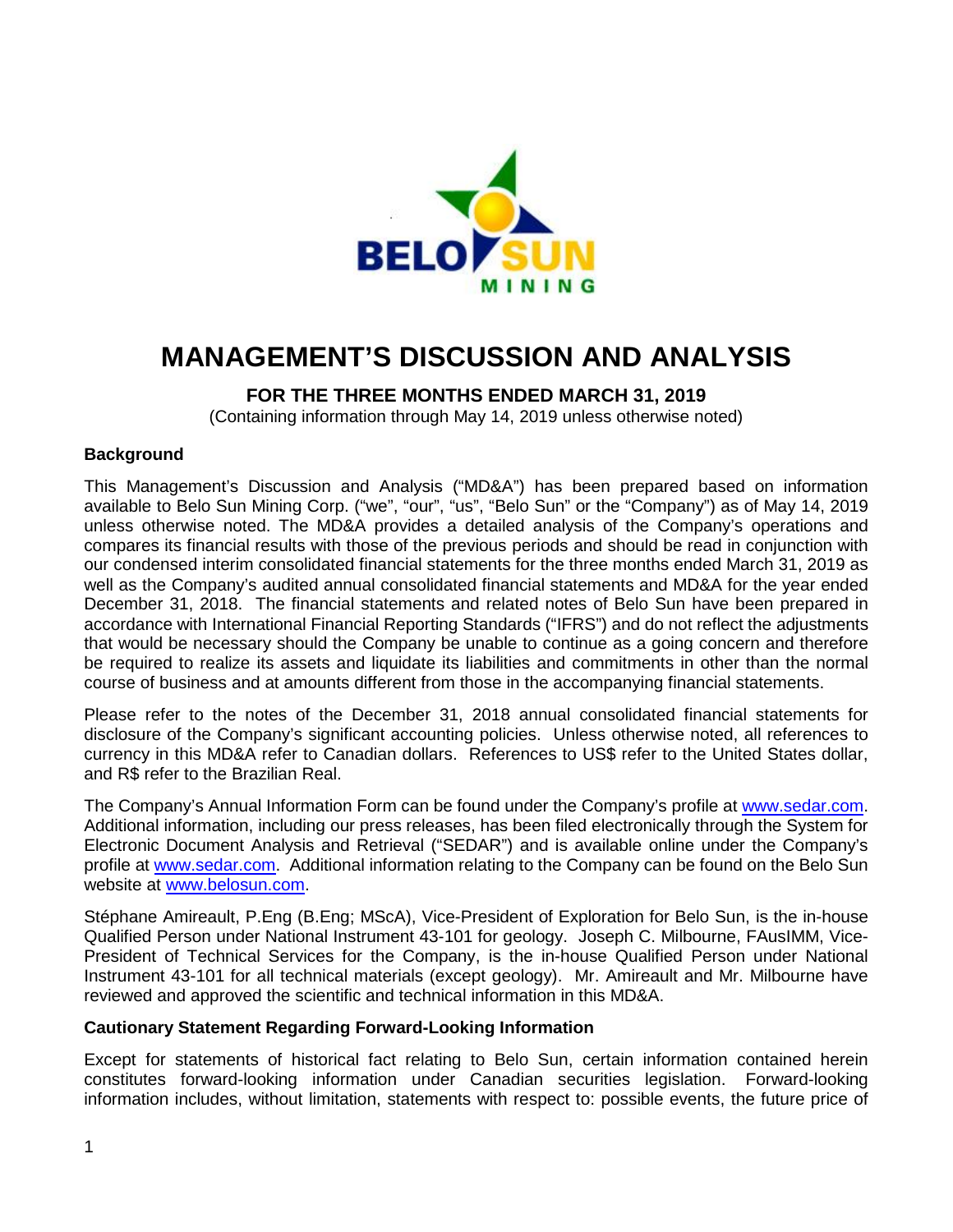gold, the estimation of mineral reserves and mineral resources, the realization of mineral reserve and mineral resource estimates, the timing and amount of estimated future production, costs of production, capital expenditures, costs and timing of the development of projects and new deposits, timing and status to resolve legal claims or injunctions, success of exploration, development and mining activities, permitting timelines, currency fluctuations, requirements for additional capital, government regulation of mining operations, environmental risks, unanticipated reclamation expenses, title disputes or claims and limitations on insurance coverage. The words "anticipates", ''plans'', ''expects'', "indicative", "intend", "scheduled", "timeline", "estimates", "forecasts", "guidance", "opportunity", "outlook", "potential", "projected", "schedule", "seek", "strategy", "study" (including, without limitation, as may be qualified by "feasibility" and "pre-feasibility"), "targets", "models", or ''believes'', or variations of or similar such words and phrases or statements that certain actions, events or results ''may'', ''could'', ''would'', or ''should'', "might", or "will be taken", "occur" or "be achieved" and similar expressions identify forward-looking information. Forward-looking information is necessarily based upon a number of estimates and assumptions that, while considered reasonable by Belo Sun and its external professional advisors as of the date of such statements, are inherently subject to significant business, economic and competitive uncertainties and contingencies. There can be no assurance that forward-looking statements will prove to be accurate, as actual results and future events could differ materially from those anticipated in such statements.

Forward-looking information is provided for the purpose of providing information about management's expectations and plans relating to the future. All of the forward-looking statements made in this MD&A are qualified by these cautionary statements and those made in our other filings with the securities regulators of Canada including, but not limited to, the cautionary statements made in the ''Risk Factors'' section of our most recently filed Annual Information Form and this MD&A. These factors are not intended to represent a complete list of the factors that could affect Belo Sun. Economic analyses (including mineral reserve and mineral resource estimates) in technical reports are based on commodity prices, costs, sales, revenue and other assumptions and projections that can change significantly over short periods of time. As a result, economic information in a technical report can quickly become outdated. Belo Sun disclaims any intention or obligation to update or revise any forward-looking information or to explain any material difference between subsequent events and such forward-looking information, except to the extent required by applicable law and regulations.

#### **Overview of the Company**

Belo Sun is a Canadian-based mineral exploration and development company with a portfolio of goldfocused properties in Brazil including its principal project, the Volta Grande Project in Pará State. Belo Sun's other properties are the Patrocinio Gold Project in Pará State and the Rainbow Alexandrite Project in Goias State.

Highlights for the three months ended March 31, 2019 include:

- The Company continues to advance work related to the LI conditions, specifically related to the environment, community, operating standards and documentation. The Company recently awarded a contract to Pimenta de Avila Consultoria Ltda regarding engineering for the advancement of the Volta Grande Project.
- The Company engaged SRK to undertake a scoping study to review dry stack tailings storage.
- The Company awarded a laboratory test program to CEC Mining systems to evaluate the use of ceramic disc filters for tailings.

#### **Outlook**

For 2019, the Company continues to focus on the advancement of the Volta Grande Project with four main objectives: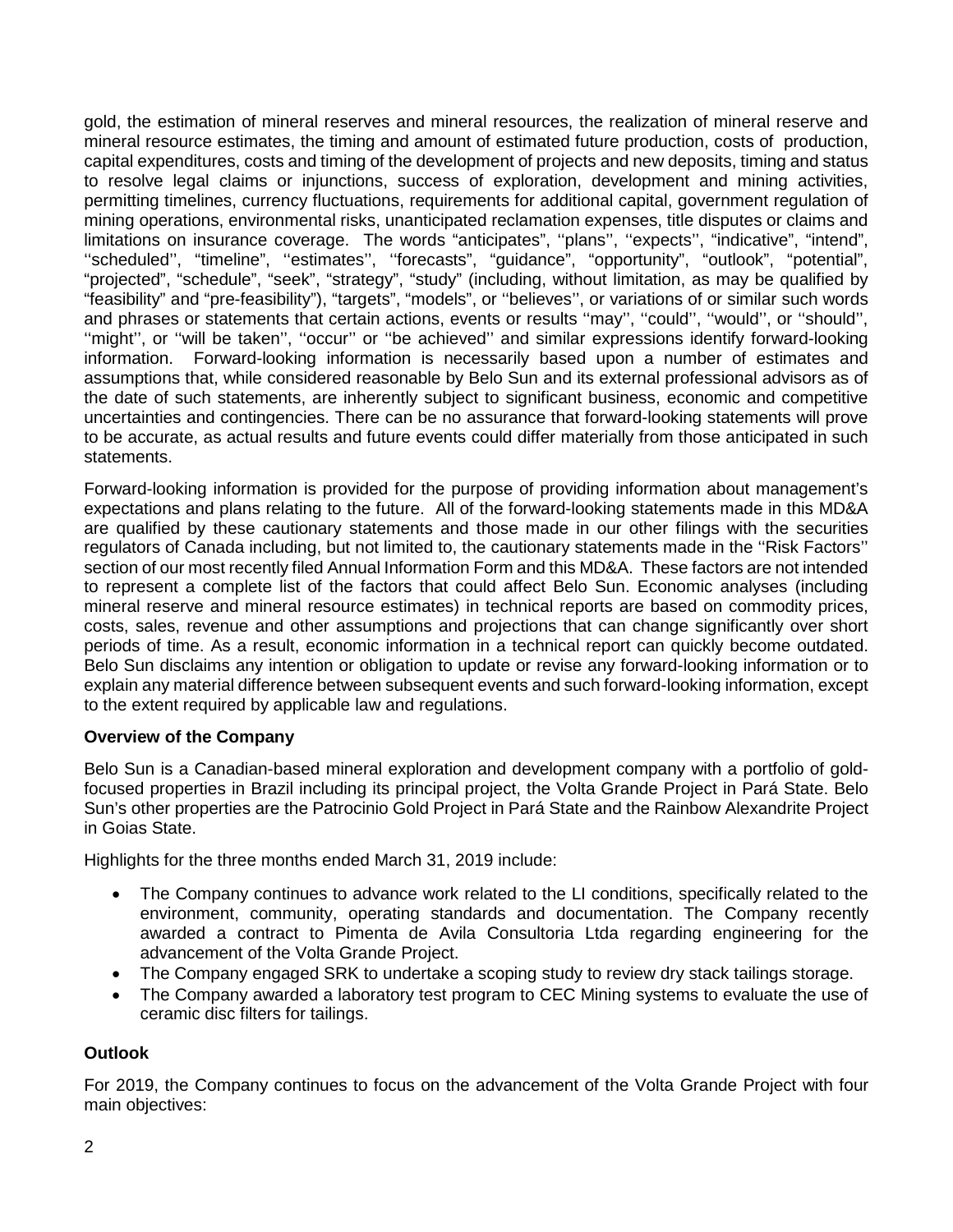- 1) Execute the indigenous studies in accordance with the guidelines and protocols prescribed.
- 2) Continue project optimization with engineering and geochemical characterization studies, construction planning optimization and capital and operational cost reviews.
- 3) Continue to seek and evaluate the best funding solution for the Volta Grande Project.
- 4) Continue low level exploration activities.

In February 2017, Belo Sun received its LI for the Volta Grande Project from the Brazilian State Government of Pará. The LI is the final governmental approval authorizing the Company to proceed with construction and development of the Volta Grande Project. The Volta Grande Project consists of an open pit, a gold recovery process facility, water and tailings management and supporting infrastructure.

In April 2017, the Company received an interim suspension order related to the LI by the Brazilian Federal Court (the "Court"). According to the order, the LI has been suspended until the indigenous study, completed by the Company, has been approved by Funai, the indigenous affairs agency of Brazil. According to Brazilian regulations, indigenous studies are required only if indigenous lands are located less than 10 km from a mining project. The Company however completed indigenous studies on the two closest indigenous lands, located 12 and 16 km away from the Volta Grande Project, which was accepted by the Secretary of State for Environment and Sustainability ("SEMAS"). The interim decision by the Court was granted without hearing arguments from either the State of Para or from the Company. In December 2017, the Federal Court of Appeals in Brasilia decided to uphold the suspension. The Company has commenced work on an indigenous study that complies with the agency's protocols.

In September 2018, the Federal Regional Justice in Altamira ruled that the permitting authority going forward would be IBAMA (Federal Environmental Agency) rather than SEMAS (State Environmental Agency for the Government of Para). In November 2018 the First Regional Federal Court ruled to suspend the decision of the Federal Regional Justice in Altamira which changed the permitting authority from SEMAS to IBAMA. Following the decision of the First Regional Federal Court, SEMAS will again be the permitting authority going forward.

| yuano.                                  |   |               |              |              |                                                   |               |              |               |              |
|-----------------------------------------|---|---------------|--------------|--------------|---------------------------------------------------|---------------|--------------|---------------|--------------|
|                                         |   | Q1-2019       | Q4-2018      | Q3-2018      | Q2-2018                                           | Q1-2018       | Q4-2017      | Q3-2017       | Q2-2017      |
|                                         |   | 31-Mar        | 31-Dec       | 30-Sep       | 30-Jun                                            | 31-Mar        | 31-Dec       | 30-Sep        | 30-Jun       |
|                                         |   | 2019          | 2018         | 2018         | 2018                                              | 2018          | 2017         | 2017          | 2017         |
| Net loss                                |   | \$(1,791,008) |              |              | $(\$2,316,753)$ $\$ (1,842,934)$ $\$ (1,933,049)$ | (\$1,971,135) | (\$400,229)  | (\$2,612,725) | (\$636,995)  |
| Net loss per share                      | S | (0.00)        | (\$0.01)     | (\$0.00)     | (\$0.00)                                          | (\$0.00)      | (\$0.00)     | (\$0.01)      | (\$0.00)     |
| Working Capital*                        |   | \$29,450,537  | \$31,148,631 | \$33,600,506 | \$35,154,468                                      | \$52,114,375  | \$57,076,054 | \$58,039,997  | \$61,049,695 |
| <b>Total Assets</b>                     |   | \$65,472,943  | \$67,552,607 | \$68,816,946 | \$71,449,648                                      | \$82,892,109  | \$82,932,208 | \$85,160,553  | \$87,434,108 |
| <b>Total Non-current</b><br>Liabilities |   | \$72,566      | \$0          | \$0          | \$0                                               | \$869,497     | \$1,084,663  | \$1,265,490   | \$1,039,188  |

#### **Summary of Quarterly Results**

The following is a summary of the Company's financial results for the eight most recently completed quarters: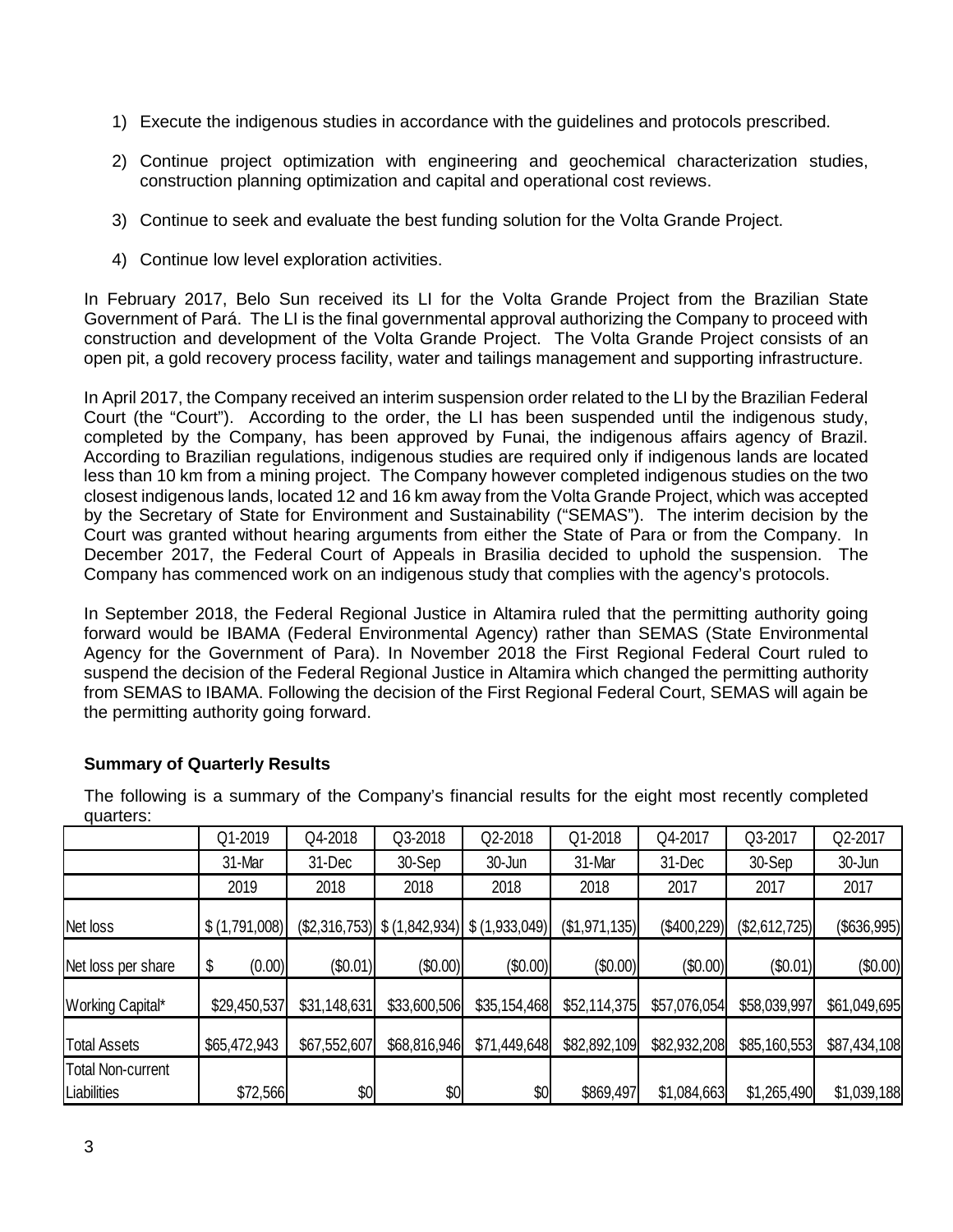\* Working Capital is defined as current assets minus current liabilities. Working capital is a Non-IFRS figure without a standardized meaning. Please see "Non-IFRS Measures" below for a reconciliation.

#### Factors Affecting Comparability of Quarters

Results of operations can vary significantly as a result of a number of factors. The Company's level of activity and expenditures during a specific quarter are influenced by a number of factors, including the level of working capital, the availability of external financing, the time required to gather, analyze and report on geological data related to its properties and the nature of activity, and the number of personnel required to advance each individual project.

In addition, the granting of stock options and deferred share units ("DSUs") in a particular quarter gives rise to share-based compensation expense. In the first quarter of 2019, the Company recorded sharebased compensation expense of \$132,834 (Q4-2018 – \$246,348; Q3-2018 – \$286,443; Q2-2018 – \$746,606; Q1-2018 – \$(190,691); Q4-2017 – \$(1,489,154); Q3-2017 – \$452,692; Q2-2017 – (\$1,446,353)). Share-based compensation expense is dependent on vesting terms, and front-loaded accrual methods, and DSU expense in particular was dependent on the value of the Company's share price which fluctuated. In April 2018, the Company purchased, through an independent trustee, its own shares from the secondary market with the intent of using these shares to satisfy the DSU obligations. As a result, the accounting treatment changed and the DSUs value is fixed at the share price on the date of change. DSU expense will continue to fluctuate in accordance with vesting terms. The credits during Q1-2018, Q4-2017 and Q2-2017 result from a decrease of the Company's share price on the DSU value.

Exploration expenditures during quarters vary and can cause earnings to fluctuate. In the first quarter of 2019, the Company recorded exploration and evaluation expenses of \$737,419 (Q4-2018 – \$946,589; Q3-2018 – \$745,318; Q2-2018 – \$797,198; Q1-2018 – \$831,335; Q4-2017 – \$592,587; Q3-2017 – \$746,863; Q2-2017 – \$737,204). The Company began deferring development expenditures, including engineering expenses, during the first quarter of 2017. As a result of the suspension of the LI, minimal expenditures were deferred during 2018 as the Company has been focusing on the indigenous study.

Also contributing to fluctuating quarterly net losses are changes in foreign exchange rates. The Company holds a portion of its monetary assets and liabilities in Brazil and therefore changes in the rate of exchange between the Brazilian Real, United States dollar and the Canadian dollar result in reported gains and losses on foreign currency fluctuations.

The decrease in total assets during Q2-2018 is due in part to the cash outlay required to purchase the Company's shares from the secondary market for its DSU obligations. As well, the Company completed the purchase and cancellation of approximately 22 million of its common shares during the quarter resulting in a cash outlay of approximately \$5 million. The non-current liabilities represents the DSU liability for those DSUs that vest more than one year from the period end. Increases and decreases during the periods reflected new grants, increases or decreases in the Company's share price, as well as movement of the liability to current. This decreased to \$nil in Q2-2018 as a result of the change in accounting treatment whereby, effective April 2018, the DSUs are treated as equity as they are expected to be paid out in common shares of the Company. The increase to non-current liabilities in Q1-2019 relates to the adoption of IFRS 16 and represents long-term lease liabilities.

#### **Results of Operations – Financial**

The following is a discussion of the results of operations of the Company for the three months ended March 31, 2019. This should be read in conjunction with the Company's condensed interim consolidated financial statements for the three months ended March 31, 2019 and related notes.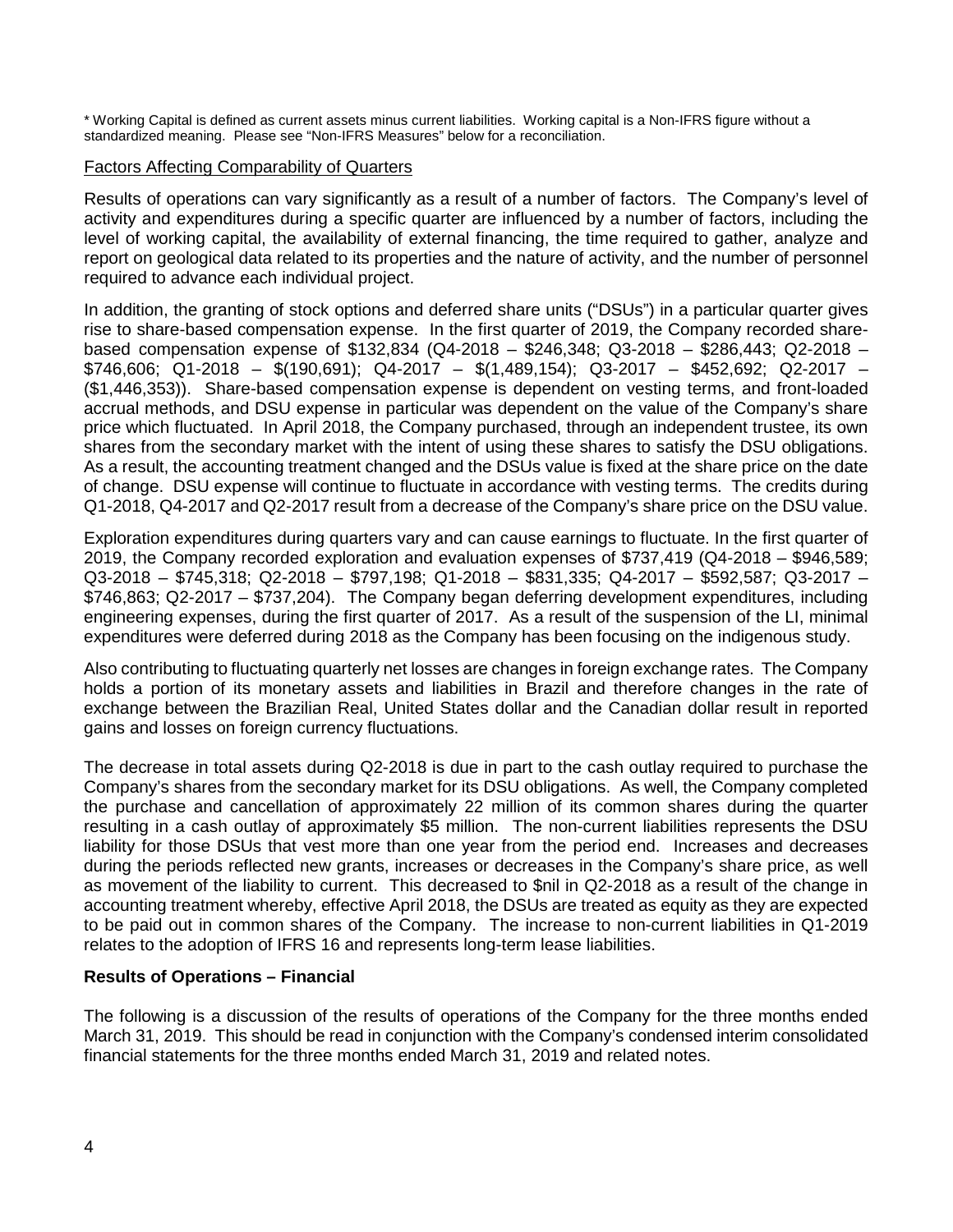For the quarters ended:

|                                     | Three months ended March 31, |             |    |               |  |
|-------------------------------------|------------------------------|-------------|----|---------------|--|
|                                     |                              | 2019        |    | 2018          |  |
| Net loss                            | \$                           | (1,791,008) | \$ | (1, 971, 135) |  |
| Interest income                     |                              | (251,302)   |    | (230, 855)    |  |
| Salaries, wages and consulting fees |                              | 743,494     |    | 980,119       |  |
| <b>Professional fees</b>            |                              | 26,992      |    | 86,992        |  |
| General and administration          |                              | 417,522     |    | 455,578       |  |
| Depreciation                        |                              | 34,705      |    | 24,864        |  |
| Share-based payments                |                              | 132,834     |    | (190, 691)    |  |
| Exploration and evaluation expenses |                              | 737,419     |    | 831,335       |  |
| (Gain)/loss on foreign exchange     |                              | (3,920)     |    | 13,793        |  |
| Interest expense                    |                              | 1,863       |    |               |  |
| Gain on sale of securities          |                              | (48,599)    |    |               |  |

For the three months ended March 31, 2019, the Company recorded a net loss of \$1,791,008 (\$0.00 per share) compared to a net loss of \$1,971,135 (\$0.00 per share) for the three months ended March 31, 2018.

Salaries, wages and consulting fees were decreased by \$236,625 in Q1-2019 compared to Q1-2018, a result of fewer administrative staff in Brazil.

Professional fees decreased by \$60,000 in Q1-2019 compared to Q1-2018 as a result of the reduced activity as the indigenous study progresses.

General and administration costs decreased slightly by \$38,056 in Q1-2019 compared to Q1-2018, a recent trend resulting from a decrease in travel and other activities with the suspension of the LI.

The Company recorded \$132,834 in share-based payments during Q1-2019 related to the value of vesting DSUs (Q1-2018: \$(293,286)). Expense related to vesting stock options was \$nil (Q1-2018: \$102,595).

Exploration and evaluation expenses, which included costs for the indigenous study, were \$737,419 for the three months ended March 31, 2019 compared to \$831,335 for the three months ended March 31, 2018. The Company incurred development expenditures of \$18,729 during the current quarter which were recorded to Property, plant and equipment (Q1-2018: \$nil in development expenditures was incurred and capitalized).

The Company also recognized a foreign exchange gain of \$3,920 during Q1-2019 (Q1-2018: a loss of \$13,793) as a result of the effect of fluctuations in the exchange rates between the Brazilian Real and the U.S. dollar.

During the three months ended March 31, 2019, the Company spent \$2,035,150 on operations (three months ended March 31, 2018: \$2,385,104). The Company spent \$18,887 on property, plant and equipment, or the Volta Grande project during Q1-2019 (Q1-2018: \$846,362). The Company purchased securities for \$1,929,620 and sold them for \$1,978,219 during Q1-2019 (Q2-2018: \$nil). Financing activity used \$5,074 during Q1-2019 on lease payments with the adoption of IFRS 16 (Q1-2018: \$nil).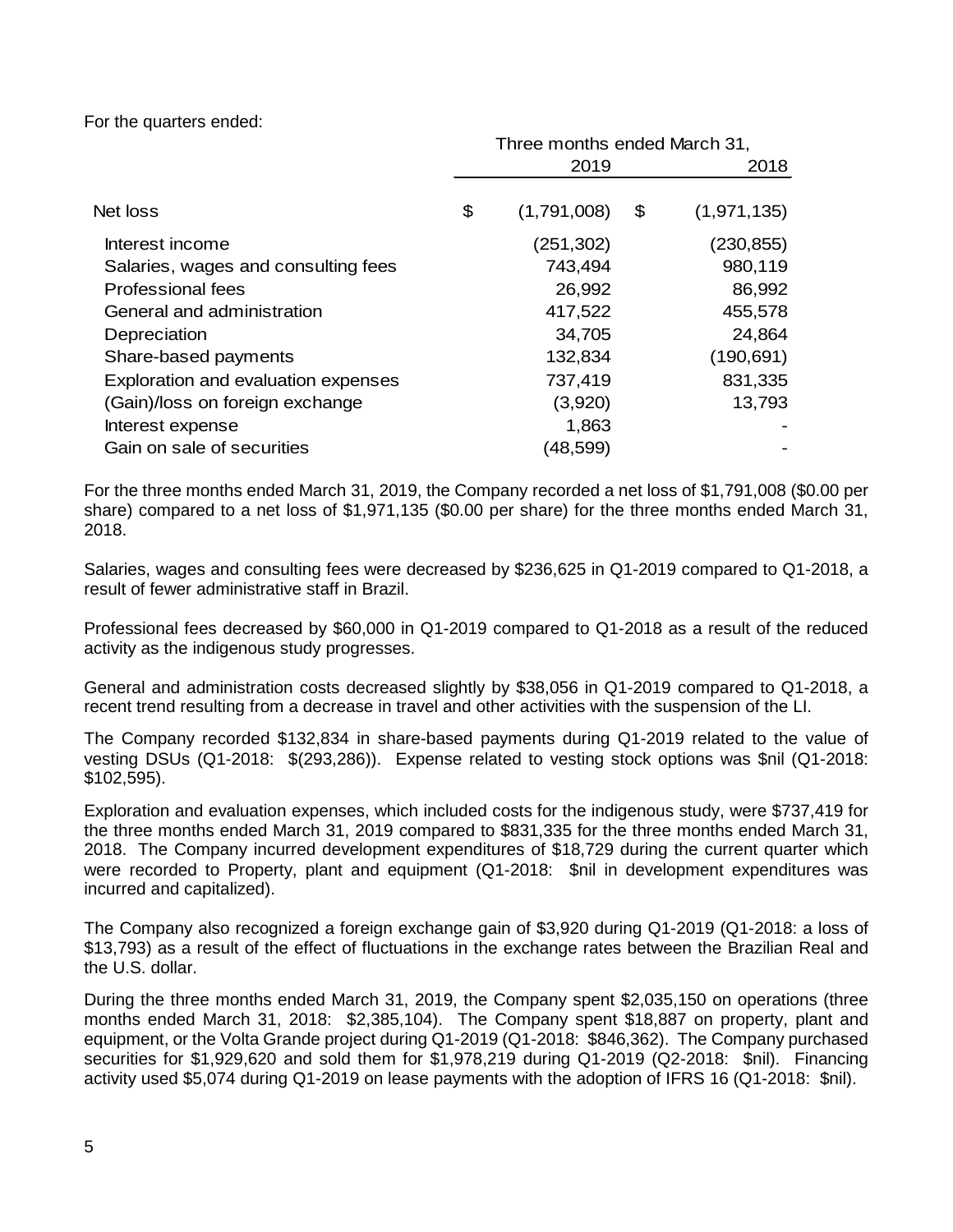#### **Liquidity and Capital Resources**

Given the nature of the Company's operations, the most relevant financial information relates primarily to current liquidity, solvency and planned expenditures. The Company's financial success will be dependent upon the development of a property that leads to the production of gold. Such development may take years to complete and the amount of resulting income, if any, is difficult to determine.

The Company currently has a negative operating cash flow and finances its mineral exploration and development activities through equity financings. The Company's financial success will be dependent on the economic viability of its mineral exploration and development properties and the extent to which it can establish economic mineral reserves and operations.

The Company had working capital (see Non-IFRS Measures) of \$29,450,537 as at March 31, 2019 (December 31, 2018 - \$31,148,631) including cash and cash equivalents of \$33,364,646 (December 31, 2018 - \$35,378,721 ). None of the cash equivalents are invested in asset-backed securities.

The Company's promissory notes receivable are due from directors of the Company by April 2020, and are classified as a long-term asset.

The Company's deposit on a SAG mill has been classified as a Long-term deposit as a result of a renegotiation of the agreement to purchase the SAG mill and a letter of credit held by FLSmidth.

The Company is currently focusing its efforts on the Volta Grande Project.

#### Term Investment

The Company is carrying a term deposit with Banco do Brasil to fund potential amounts owing to Companhia de Pesquisa de Recoursos Minerais ("CPRM"). As at March 31, 2019, the balance of this deposit was R\$1,751,550 (\$600,782) (December 31, 2017: R\$1,726,827 (\$606,980)).

#### **Non-IFRS Measures**

The Company has referred to working capital throughout this document. Working capital is a Non-IFRS performance measure. In the gold mining industry, it is a common Non-IFRS performance measure but does not have a standardized meaning. The Company believes that, in addition to conventional measures prepared in accordance with IFRS, we and certain investors use this information to evaluate the Company's performance and ability to generate cash, profits and meet financial commitments. This Non-IFRS measure is intended to provide additional information and should not be considered in isolation or as a substitute for measures of performance prepared in accordance with IFRS. The following table provide a reconciliation of working capital to the financial statements as at March 31, 2019 and December 31, 2018.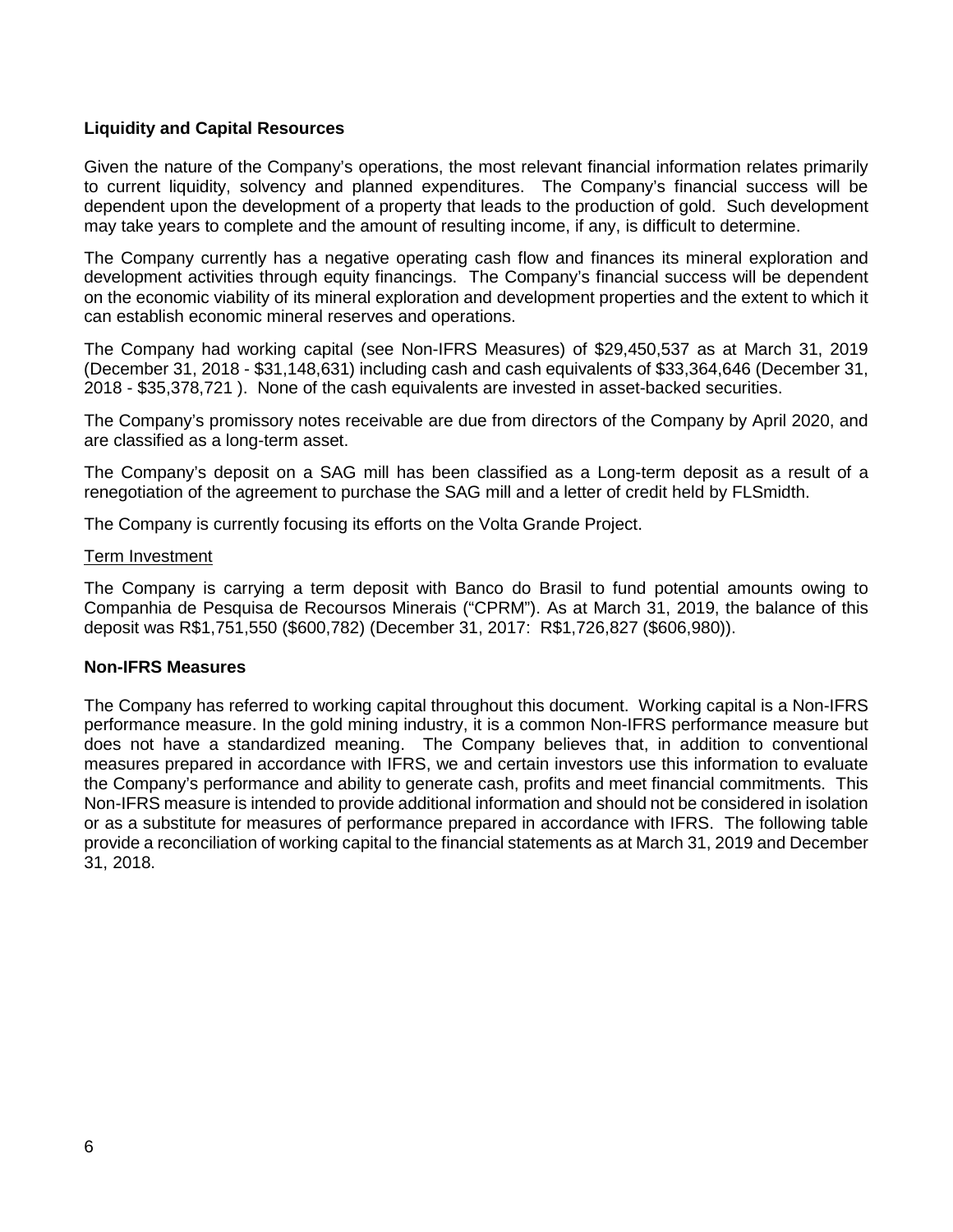|                                          | March 31,         | December 31, |
|------------------------------------------|-------------------|--------------|
|                                          | 2019              | 2018         |
| <b>Current assets</b>                    |                   |              |
| Cash and cash equivalents                | 33,364,646<br>SS. | \$35,378,721 |
| Prepaid expenses and sundry receivables  | 335,693           | 227,850      |
|                                          | 33,700,339        | 35,606,571   |
| <b>Current liabilities</b>               |                   |              |
| Accounts payable and accrued liabilities | 4,229,134         | 4,457,940    |
| Current portion of lease liabilities     | 20,668            |              |
|                                          | 4,249,802         | 4,457,940    |
| <b>Working Capital,</b>                  |                   |              |
| current assets less current liabilities  | 29,450,537        | \$31,148,631 |

#### **Capital Risk Management**

The Company includes equity, comprised of issued share capital, shares held in trust for the settlement of share-based payments, share-based payment reserve and deficit, in the definition of capital. The Company's objective when managing capital is to maintain its ability to continue as a going concern in order to provide returns for shareholders and benefits for other stakeholders.

The Company manages its capital structure and makes adjustments to it based on the funds available to the Company in order to support the acquisition, exploration and development of mineral properties. The Board of Directors does not establish quantitative return on capital criteria for management but rather relies on the expertise of the Company's management and consultants to sustain future development of the business.

The Company's properties are in the development stage and, accordingly, the Company is dependent upon external financings to fund activities. In order to carry out planned engineering, test work, advancement and development of the mining projects, and pay for administrative costs, the Company will spend working capital and expects to raise additional funds from time to time as required.

Management reviews its capital management approach on an ongoing basis and believes that this approach is reasonable given the relative size of the Company. There were no changes in the Company's approach to capital management during the three months ended March 31, 2019. The Company is not subject to externally imposed capital requirements.

#### **Commitments and contingencies**

#### Management contract commitments

The Company is party to certain management contracts. These contracts require that additional payments of up to \$13,000,000 be made upon the occurrence of certain events such as a change of control of the Company. Minimum commitments remaining under these contracts were approximately \$800,000, all due within one year.

#### Legal contingencies

The Company is, from time to time, involved in various claims and legal proceedings. The Company cannot reasonably predict the likelihood or outcome of these activities. The Company does not believe that adverse decisions in any pending or threatened proceedings related to any matter, or any amount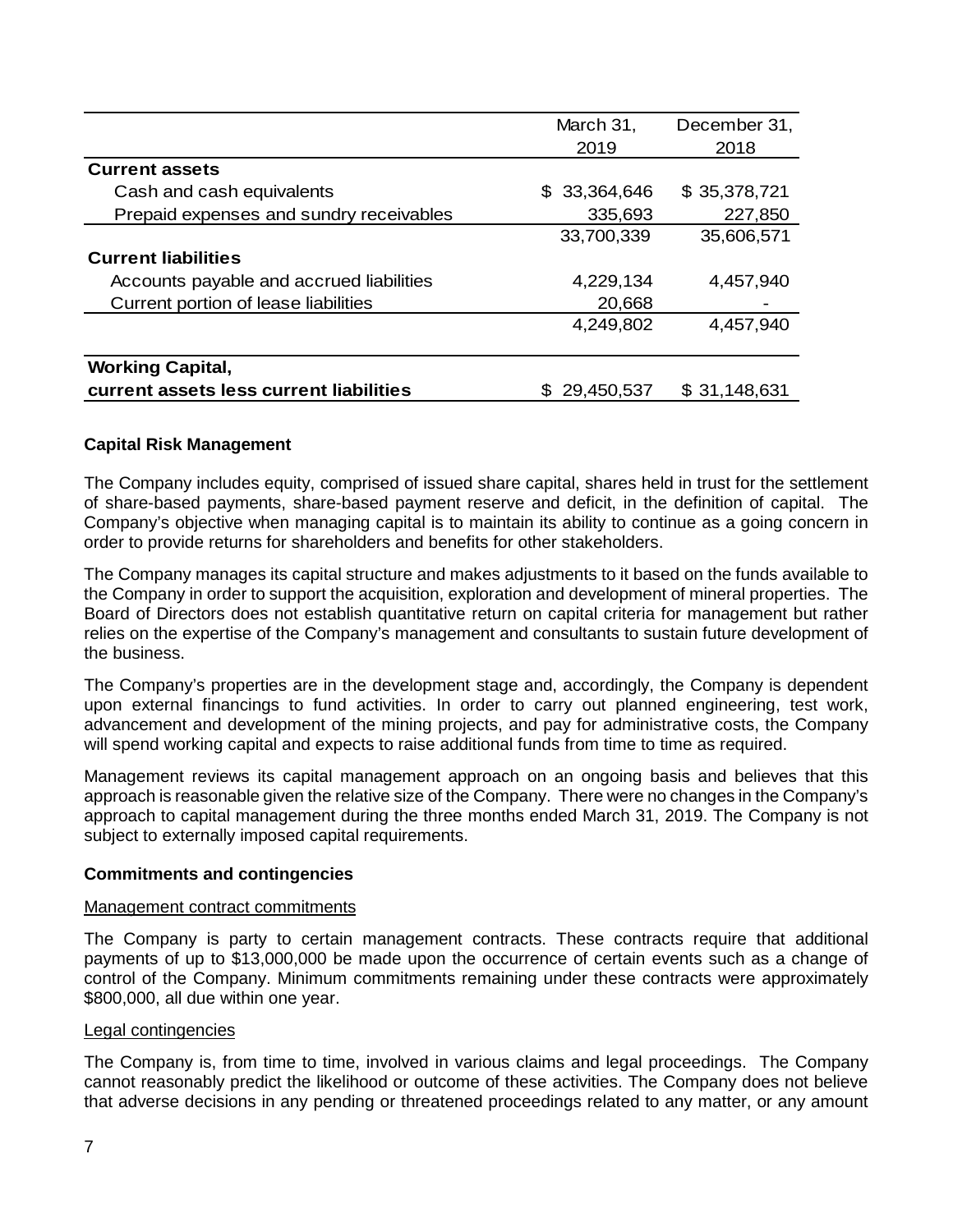that may be required to be paid in connection thereto, will have a material effect on the financial condition or future results of operations. As at March 31, 2019 and 2018, no amounts have been accrued related to such matters.

#### Environmental commitments

The Company's mining, exploration and development activities are subject to various federal, state and international laws and regulations governing the protection of the environment. These laws and regulations are continually changing and generally becoming more restrictive. The Company conducts its operations so as to protect public health and the environment and believes its operations are materially in compliance with all applicable laws and regulations. The Company has made, and expects to make in the future, expenditures to comply with such laws and regulations.

#### Other commitments

The Federal Constitution of Brazil has established that the States, municipalities, federal district and certain agencies of the federal administration are entitled to receive royalties for the exploitation of mineral resources by holders of mining concessions (including extraction permits). The royalty rate for gold is currently 1.5% - Federal law 13,540/17 - arising from the sale of the mineral product, less the sales taxes of the mineral product. No royalties are currently due.

Under a successfully renegotiated agreement with CPRM in March 2008, the Company maintains an interest-bearing term deposit to cover the future royalty payments, starting June 30, 2008. As at March 31, 2019, no royalty payments have been paid.

The capital resources of the Company are property, plant and equipment at \$19,215,752 (net book value). The Company began capitalizing development costs effective February 2, 2017 upon the initial grant of the LI.

#### **Results of Operation – Exploration and Development**

#### VOLTA GRANDE PROPERTY

Volta Grande, the Company's primary focus, is an advanced-stage exploration and development project located in Pará State, Brazil where gold mineral resources and reserves have been estimated.

#### Agreement

In 2005, the Company signed an agreement modifying the terms of the acquisition of a 100 percent interest in the Volta Grande Property located in the Pará State, approximately 65 kilometres southeast of the city of Altamira in northern Brazil (the "Volta Grande Property"). Under the original terms of the contract signed in 2004, the Company was to pay to the vendor US\$3 million over four years. Under the modified agreement the Company agreed to pay to the vendor a total of US\$600,000 which was paid in 2006. The transfer of title to the Volta Grande Property occurred following the arrangements with CPRM, whereby the Company has committed to pay CPRM R\$3,740,000 if a mineable deposit is defined on the Volta Grande Property. Payments would begin two years following production and could be paid over ten years on a quarterly basis. As security, the Company had purchased a term deposit of R\$3,740,000.

In March 2008, the Company successfully renegotiated the agreement with CPRM. Under the new terms, CPRM released to the Company R\$3,525,087 of the total term deposit of R\$4,273,087 held in security to cover the Company's debt owed to CPRM. In addition, the Company allocated the balance of the original term deposit that was not released, amounting to R\$748,000, to be retained in an interest-bearing term deposit to cover future royalty payments.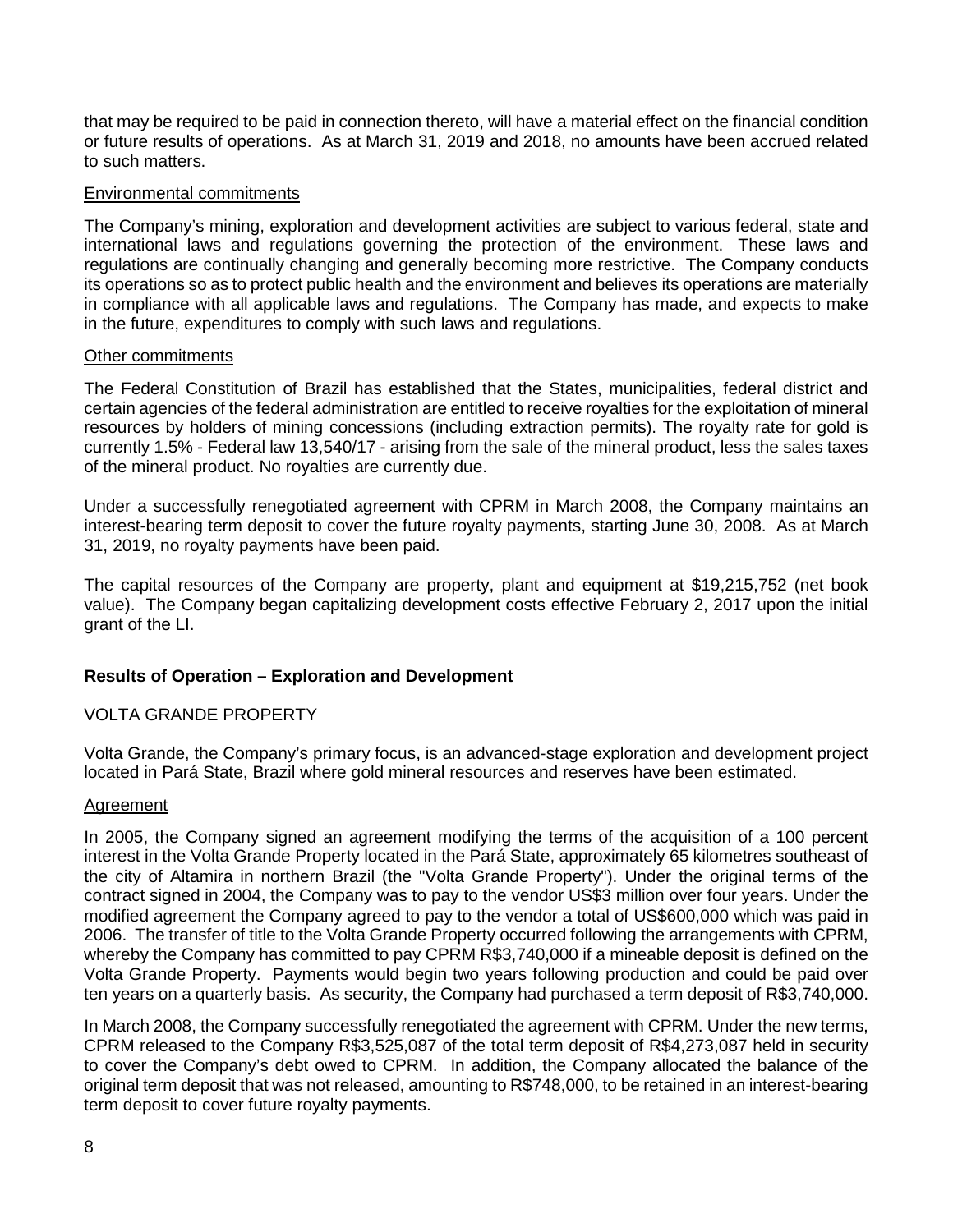#### **Background**

The 100% owned Volta Grande Project is located approximately 65 kilometres southeast of the town of Altamira (pop. 100,000) in the northern region of Pará State.

Gold mineralization was identified at numerous sites in the 1990s by past operators TVX Gold Inc. (now part of Kinross Gold Corporation) and Battle Mountain Exploration (now part of Newmont Mining Corporation). Historical drilling by these companies included more than 27,000 metres of combined core, auger, and reverse circulation drilling and several thousand channel and soil samples. Preliminary metallurgical work indicated that Volta Grande mineralization is amenable to conventional milling and cyanidation process methods, with gold recoveries of up to 95% in bottle roll tests.

The shear-hosted mineral resource at Volta Grande is contained in three main areas (Ouro Verde and Grota Seca located in the North Block, and the South Block), all of which have or have had development in the form of artisanal workings. Within these areas, there are numerous narrow zones of high-grade gold mineralization, with potential for expansion along strike and at depth. There is also potential for the discovery of additional mineralized zones within the large alteration envelope in the host intrusive rocks, which have been traced for more than seven kilometres along strike in the North Block. Two types of gold mineralization are present: primary gold in intrusive rocks and secondary gold in the saprolitic zone overlying the primary mineralization.

The property has been mined historically by garimpeiros (informal miners) for several decades using both open pit and underground mining methods with several shafts of 80 to up to 300 metres along high-grade veins. Grab samples from these shafts have assayed as high as 474.9 g/t Au.

Since 2010, Belo Sun has carried out a large drill exploration program that consisted of over 700 drill holes for a total of over 180,000m drilled (mostly by diamond drilling) at Ouro Verde, Grota Seca and South Block. The results outlined the size of the mineralizing system with a pit-constrained resource extending over 4km on strike and over 0.5km deep for Ouro Verde and Grota Seca.

#### Feasibility Study

In March 2015, the Company completed a Feasibility Study on its 100% owned Volta Grande Project. The Feasibility Study was prepared in accordance with the definitions set out in National Instrument 43- 101 (NI 43-101) of the Canadian Securities Administrators. Projections include:

- Annual gold production of 205,000 oz averaged over a 17.2 year mine life
- Post-tax Internal Rate of Return of 26% using a gold price of US\$1,200/oz and an exchange rate of 3.1:1 (Brazil R\$3.1: US\$1)
- Post-tax Net Present Value of US\$665 million at a 5% discount rate
- Initial capital costs of US\$298 million, including pre-production costs and taxes
- Average cash operating costs of US\$618/oz and all-in sustaining costs of US\$779/oz
- Proven and Probable mineral reserves of 3.8 million ounces of gold (see table below)

See "Cautionary Statement Regarding Forward-Looking Information".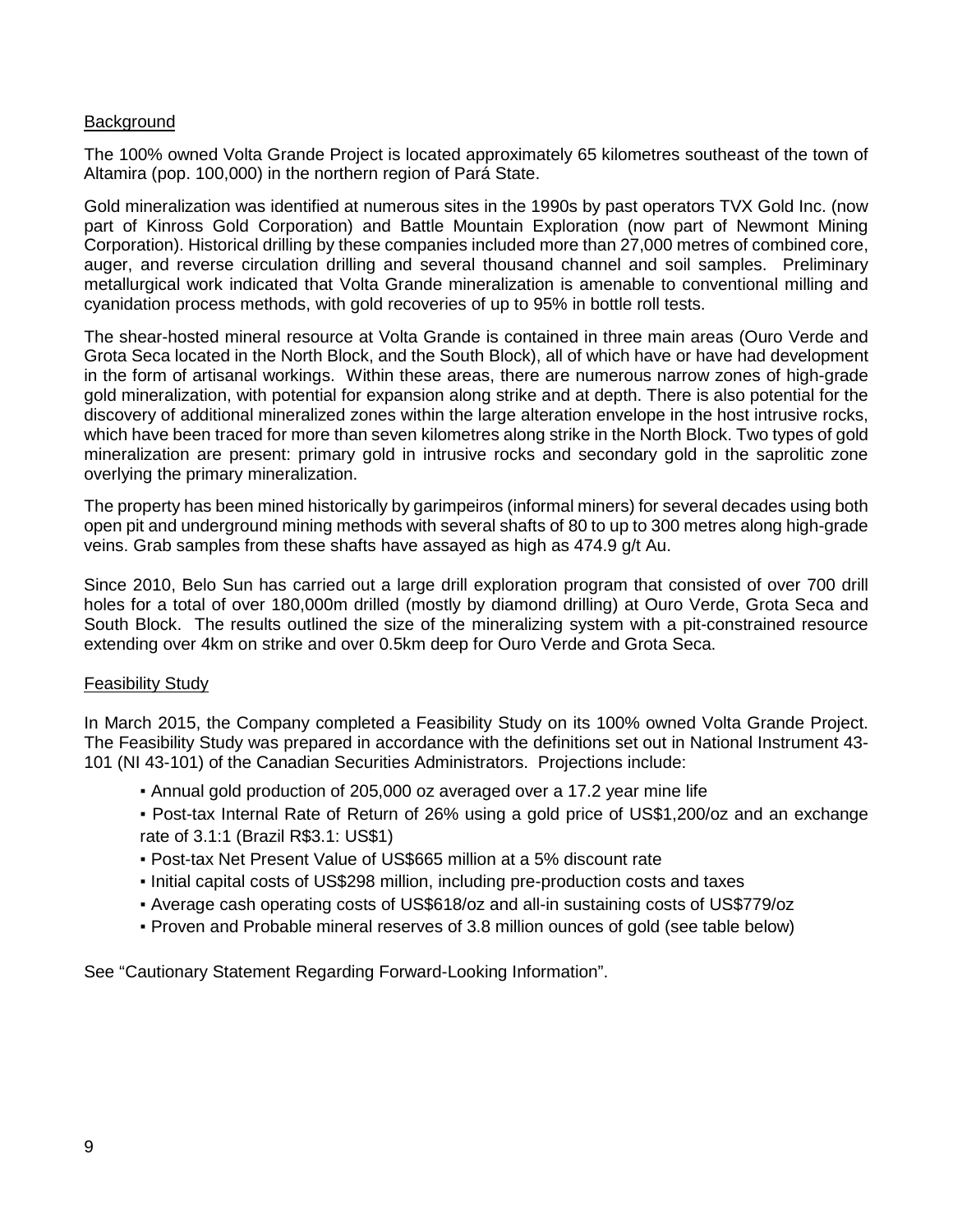| Summary of Volta Grande Economic Results by Gold Price |                  |                  |               |  |  |  |
|--------------------------------------------------------|------------------|------------------|---------------|--|--|--|
|                                                        | <b>High Case</b> | <b>Base Case</b> | Low Case      |  |  |  |
| Gold Price (US\$ per oz)                               | \$1,300          | \$1,200          | \$1,100       |  |  |  |
| Pre-Tax NPV (5%)                                       | \$1,171 million  | \$942 million    | \$712 million |  |  |  |
| Pre-Tax IRR                                            | 43%              | 37%              | 29%           |  |  |  |

Summary of Volta Grande Economic Results by Gold Price

Volta Grande Project Capital Expenditures Estimate Breakdown (Post-tax), in US\$

Post-Tax NPV (5%) | \$855 million | \$665 million | \$472 million Post-Tax IRR 32% 26% 20%

| <b>Initial Capital</b>                       |                      |
|----------------------------------------------|----------------------|
| Process & Infrastructure                     | \$244 million        |
| Mining                                       | \$20 million         |
| <b>Pre-Production Costs - Process</b>        | \$3 million          |
| <b>Pre-Production Costs - Mining</b>         | \$32 million         |
| Total -- Initial Capital                     | \$298 million        |
| Total -- Expansion Capital                   | \$63 million         |
| Average Sustaining Capital over life of mine | \$7.3 million / year |

Values have been rounded to the nearest million.

The Feasibility Study capital and operating cost estimates for the Volta Grande Project are summarized below.

|                             | Summary of Volta Grande Project Operating Cost Estimates Average Life-of-Mine Operating Cost |
|-----------------------------|----------------------------------------------------------------------------------------------|
| Mining                      | US\$10.62/tonne milled                                                                       |
| Processing                  | US\$7.26/tonne milled                                                                        |
| G&A                         | US\$0.84/tonne milled                                                                        |
| <b>Total Operating Cost</b> | US\$18.72/tonne milled                                                                       |
| <b>Cash Operating Cost</b>  | US\$618/oz                                                                                   |
| All in Sustaining Cost      | US\$779/oz                                                                                   |

## Volta Grande Mineral Reserves

The mineral reserves for the Volta Grande Project are based on the conversion of measured and indicated mineral resources within the current Feasibility Study mine plan. A portion of the measured mineral resources are converted directly to proven mineral reserves and a portion of the indicated mineral resources to probable reserves. The total fully diluted mineral reserves for the Volta Grande Project are shown below.

#### **Volta Grande Project Proven and Probable Reserves\***

| <b>Classification</b> | Tonnes (t) \ | Gold Grade (g/t) | <b>Contained Gold (oz)</b> |
|-----------------------|--------------|------------------|----------------------------|
| Proven                | 41,757,000   | 1.07             | 1,442,000                  |
| Probable              | 74.212.000   | 0.98             | 2,346,000                  |
| Proven + Probable     | 115,969,000  | 1.02             | 3,788,000                  |

*\*This mineral reserve estimate is as of March 25, 2015 and is based on the new mineral resource estimate dated March 2015. The mineral reserve calculation was completed under the supervision of Gordon Zurowski, P.Eng of AGP Mining Consultants Inc, who is a Qualified Person as defined under National Instrument 43-101. Mineral reserves are stated within the final design pit based on a USD\$1,020 gold price pit shell with a USD\$1,200 gold price for revenue. The cutoff grade was 0.37 g/t for Ouro Verde and 0.40 g/t for Grota Seca. The mining cost averaged USD\$10.90/tonne milled, processing was USD\$7.25/tonne milled and G&A was USD\$0.84/tonne milled. The process recovery averaged 93%. The exchange rate assumption applied was R\$3.10*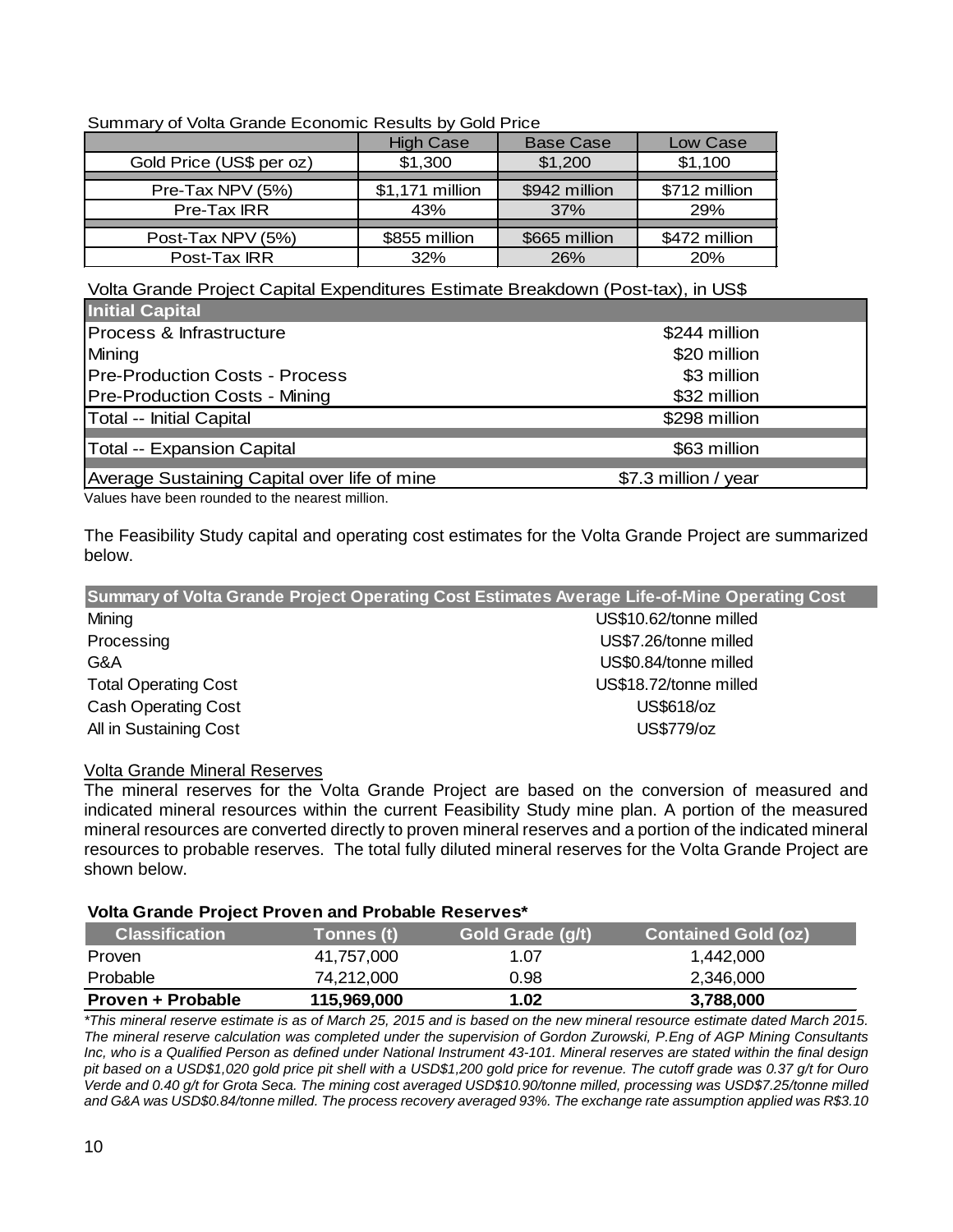*equal to US\$1.00 The Feasibility Study only considers the Volta Grande open pit mineralized zones. The Feasibility Study does not include the South Block, nor the Greia Zone. Mineral resources that were part of the March 2015 mineral resource associated with South Block and underground mineral resources were left outside of the scope of the Feasibility Study.* 

## Mining

The Feasibility Study considers open pit mining using a 100% owner operated equipment fleet including trucks, loaders and drills. The mine has been designed to deliver an initial 3.5 million tonnes per year (10,000 tonnes per day) of mill feed and expand to 7 million tonnes per year (20,000 tonnes per day) reaching full production in Year 3. The Feasibility Study contemplates a mine that will extract ore over a 17.2-year period not including eight months of pre-production stripping. The Feasibility Study optimizes the mine plan for the first eleven years with an average delivered head grade of 1.3 g/t. Material from the last three months of pre-production stripping will be used to commission the process plant.

The average strip ratio for the life of the mine is estimated at 4.3:1. Open pit bench heights of 10 meters will be mined and ore hauled with 136-tonne haul trucks and matching loading equipment. Best practice grade control drilling will be done with reverse circulation drilling and rock sampling on mine benches prior to blasting. This is intended to provide flexibility for grade control during operations while maintaining reasonable mine operating costs and production capability.

#### **Metallurgy**

Extensive feasibility level test work was completed by SGS, using representative run-of-mine composites, that confirmed the material from the Volta Grande mineral deposits is amenable to a conventional crush, grind, gravity concentration, cyanide leach and carbon-in-pulp (CIP) flow sheet. Test work results indicated that 40% to 50% of the gold will be recovered in a gravity concentrate.

#### Infrastructure

The Volta Grande Project is located in Pará State, approximately 65 kilometres south-east of the city of Altamira. Altamira is a major regional centre with a population of 100,000 and is serviced by a local airport and the Trans-Amazonian Highway. Altamira acts as the service center for many large industrial projects in the region.

The climate in the area of the Project is tropical with a rainy season from January to April and a dry season from May to December. The mean temperature is constant throughout the year (25°C to 30°C) and the relative humidity ranges from 65% to 85%.

Access to the mine site from the city of Altamira is by an existing 60 kilometer road that is paved for the first 30 kilometres. The remaining 30km of access road will be upgraded and paved during the mine operation.

Power for the Project will originate from a sub-station located 20 kilometres away and will be brought to the mine project by a 230 kV power line.

Water requirements for the Project will be provided by capturing precipitation and surface run-off. The water collected in storage ponds and augmented by reclaimed water from the tailings management facility should be sufficient to meet operating requirements.

The scientific and technical information contained in the feasibility study pertaining to the Volta Grande Project has been reviewed and approved by the following Qualified Persons: Dr. Jean Francois Couture, PGeo and Dr. Oy Leuangthong, P.Eng (Mineral Resource) of SRK Consulting (Canada) Inc.; Gordon Zurowski, P.Eng (Mining), of AGP Mining Consultants Inc.; Alexandre Luz, MAusIMM (Economic Analysis) of L&M Advisory; Aron Cleugh (Metallurgy and Process) and Stefan Gueorguiev, P.Eng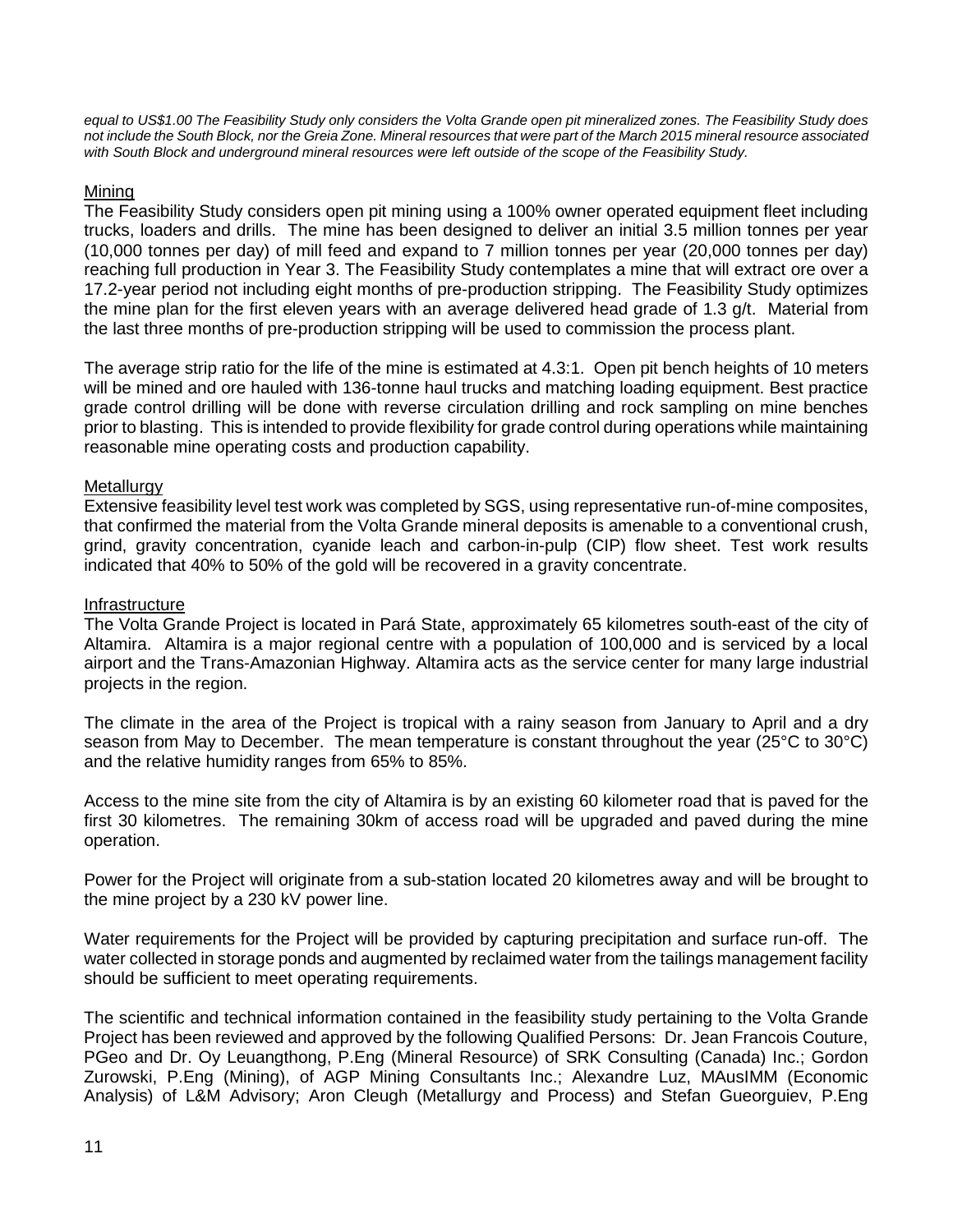(Infrastructure and Author of the Technical Report), of Lycopodium Minerals Canada Ltd., each of whom are independent of Belo Sun.

## **See "Cautionary Statement Regarding Forward-Looking Information".**

The revised mineral resource estimate for the North Block of the Volta Grande Project is outlined in the table below with an effective date of March 16, 2015.

| Deposit     | Category                | Quantity<br>Mt        | <b>Gold Grade</b><br>g/t Au | <b>Contained Gold</b><br><b>KOZ</b> |  |
|-------------|-------------------------|-----------------------|-----------------------------|-------------------------------------|--|
|             |                         | Ouro Verde Open Pit   |                             |                                     |  |
|             | Measured                | 750                   | 0.96                        | 23                                  |  |
| Saprolite   | Indicated               | 709                   | 0.78                        | 18                                  |  |
|             | <b>Inferred</b>         | 216                   | 0.67                        | 5                                   |  |
|             | Measured                | 18,532                | 1.16                        | 693                                 |  |
| Unweathered | Indicated               | 52,647                | 1.06                        | 1,796                               |  |
|             | <b>Inferred</b>         | 22,576                | 0.89                        | 643                                 |  |
|             |                         | Grota Seca Open Pit   |                             |                                     |  |
|             | Measured                | 249                   | 0.96                        | 8                                   |  |
| Saprolite   | Indicated               | 1,386                 | 0.74                        | 33                                  |  |
|             | <b>Inferred</b>         | 832                   | 0.61                        | 16                                  |  |
|             | Measured                | 24,270                | 1.00                        | 782                                 |  |
| Unweathered | Indicated               | 54,611                | 0.87                        | 1,519                               |  |
|             | <b>Inferred</b>         | 12,557<br>0.82        |                             | 332                                 |  |
|             |                         | Junction Open Pit     |                             |                                     |  |
|             | Measured                | 2                     | 1.53                        | 0                                   |  |
| Saprolite   | Indicated               | 215                   | 0.78                        | 5                                   |  |
|             | Inferred                | 82                    | 0.66                        | 2                                   |  |
| Unweathered | Measured                | 271                   | 0.71                        | 6                                   |  |
|             | Indicated               | 2,950                 | 0.77                        | 73                                  |  |
|             | <b>Inferred</b>         | 1,491                 | 0.75                        | 36                                  |  |
|             |                         | Greia Open Pit        |                             |                                     |  |
| Saprolite   | <b>Inferred</b>         | 512                   | 1.06                        | 17                                  |  |
| Unweathered | <b>Inferred</b>         | 1,503                 | 2.04                        | 98                                  |  |
|             |                         | <b>Total Open Pit</b> |                             |                                     |  |
|             | Measured                | 44,075                | 1.07                        | 1,512                               |  |
|             | Indicated               | 112,518               | 0.95                        | 3,444                               |  |
|             | Measured +<br>Indicated | 156,593               | 0.98                        | 4,956                               |  |
|             | <b>Inferred</b>         | 39,767                | 0.90                        | 1,151                               |  |

Notes:

(1) The 0.4 g/t Au open pit cut-off grade underlying the resource estimates is based on a number of parameters and assumptions including gold price of US\$1,400 per troy ounce, pit angles set at 31 degrees for saprolite and 53 degrees for hard rock, and metallurgical gold recovery of 94% for unweathered and weathered rock. Assumed costs are as follow: open pit mining costs of US\$2.05/tonne of ore, process costs of US\$8.12/tonne, general & administrative costs of US\$0.99/tonne, royalty of 1%.

(2) The quantity and grade of reported inferred mineral resources in this estimation are uncertain in nature and there has been insufficient exploration to define the inferred mineral resources as Indicated or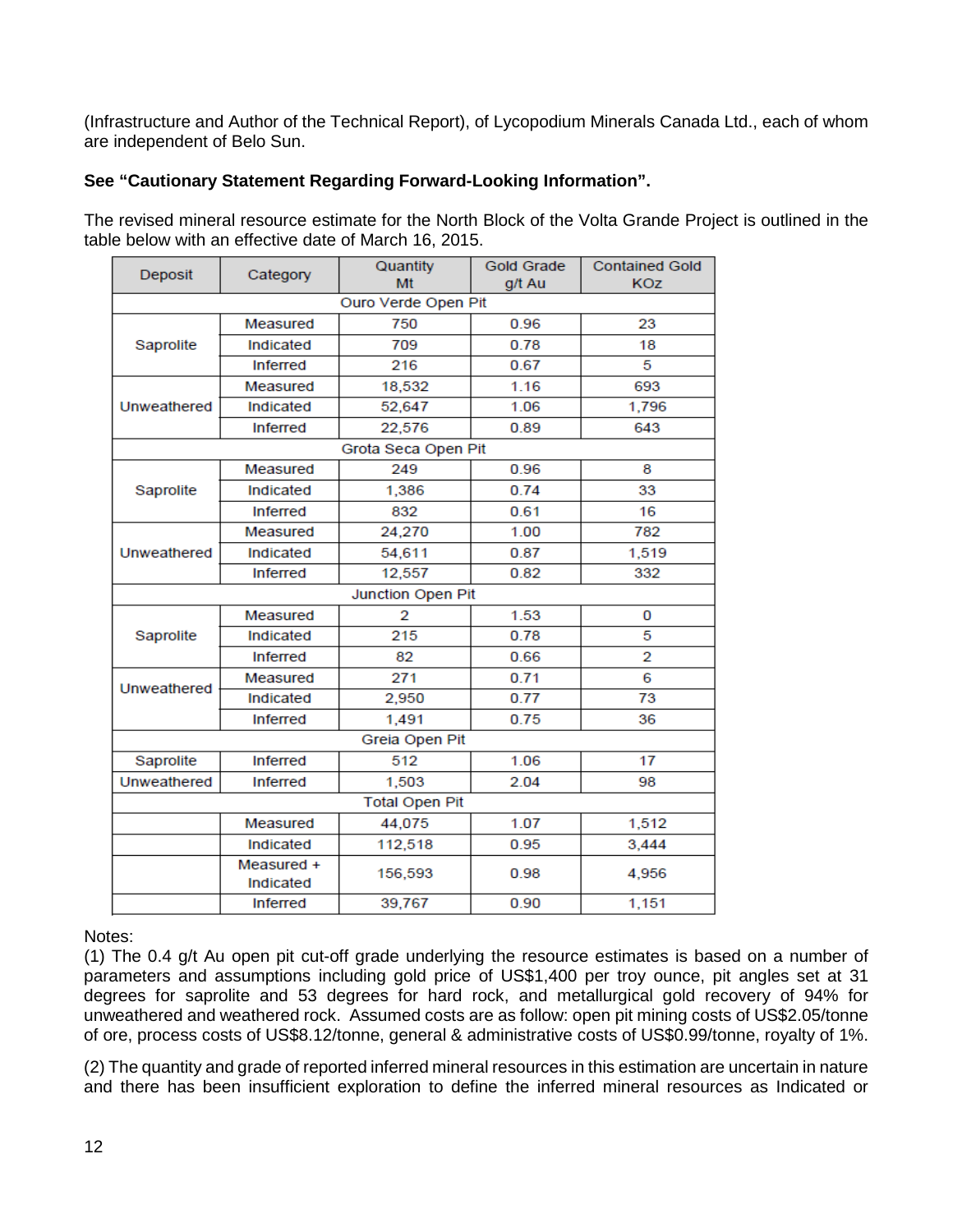measured mineral resources and it is uncertain if further exploration will result in upgrading them to indicated or measured mineral resource categories.

(3) The mineral resources have been classified according to the Canadian Institute of Mining, Metallurgy and Petroleum Standards for Mineral Resources and Reserves (November 2010). The effective date of this mineral resource estimate is March 30, 2015.

(4) The mineral resource estimate was authored Dr. Oy Leuangthong, P.Eng, a Qualified Person as defined by National Instrument 43-101 and is independent of Belo Sun. SRK Consulting (Canada) Inc. Dr. Leuangthong is not aware of any legal, political, environmental or other risks that could materially affect the potential development of the mineral resources.

Below is a summary of the mineral resource estimation parameters pertinent to the current resource estimate.

The estimation was prepared for the gold deposits located in the North Block. Four zones were separated. The majority of the estimation was carried out for the Ouro Verde and Grota Seca deposits. The Greia zone was separated from Grota Seca, it consists of a near-pit target to the North of the Grota Seca deposit. The Junction Zone is the connection between Ouro Verde and Grota Seca. It highlights some exploration potential along strike length between the two deposits.

The database consists of a total of 33,191 metres of drilling obtained from previously reported drilling and from 180,650 metres of drilling completed and assayed by Belo Sun since April 2010, for the Ouro Verde and Grota Seca deposits.

The mineralized zones at the Ouro Verde deposit extend for about 2,200 m along strike whereas the Grota Seca extends for 2,900m along strike.

For each deposit, Very Low, Low, Medium and High Grade domains where modelled in hard rock as well as in saprolite. The gold mineralization thickness ranges from 2 to 70 metres.

The composite length selected was 2.0 m. Residual composite lengths of 0.5 m and longer were included in the resource estimation.

Capping analysis was performed on composites for all grade domains. All domains were capped except High Grade Saprolite.

All estimations are based on a fully diluted block model with unitary dimension of 5 m E, 5 m N and 5 m elevation rotated -17° clockwise.

Three estimation passes with progressively relaxed parameters were used for each grade domain. The grade estimation was done using ordinary kriging interpolation. Additional restrictions were set to constrain the grade and radius of influence for the high grade part of the Mid Grade Domain.

Classification was performed using the density of the informing composites. Measured blocks are informed by composites at average distances of 25m (maximum distance is 40m). Indicated blocks are informed by composites at average distances of 50m (maximum distance of 80m).

Tonnage estimates are based on rock specific gravity of 2.75 tonnes per cubic metre for the Grota Seca and Ouro Verde deposits, and 1.36 tonnes per cubic metre for saprolite.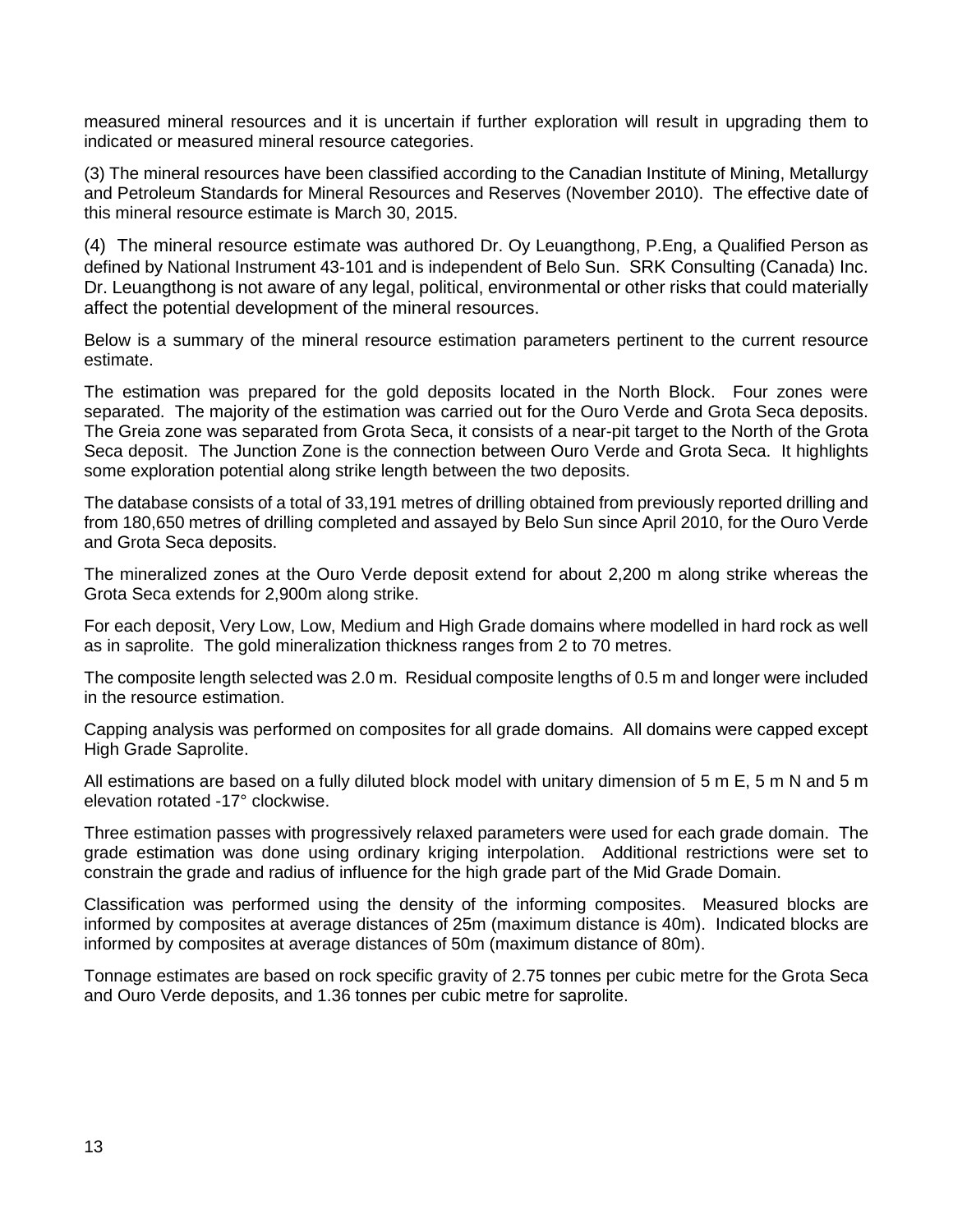#### Environmental and construction licensing

In December 2013, the Environmental Council of Pará State, Brazil (COEMA) approved the Environmental Impact Assessment ("EIA") for Belo Sun's Volta Grande Project (see press release dated November 18, 2013). The approval of the Environmental Impact Assessment and receipt of the Previous Licence (LP) were key milestones in the advancement of the project towards the construction phase. The Company received its Previous Licence in February 2014, which was issued with conditions related to training and capacity building, environmental monitoring, social education and development of local industries.

The Company built a training centre in the local village where training and capacity building workshops in conjunction with the Federal and Pará State agencies are ongoing. As well, the Company completed a study on the indigenous peoples in the region as part of the conditions of the LP. This study involved consultation with the indigenous tribes and other potential indigenous stakeholders in the region.

In February 2017, Belo Sun received its construction licence ("LI") for the Volta Grande Project. The LI is the final governmental approval authorizing the Company to proceed with construction and development of the project.

However, shortly after receiving the LI, the Company received an order from the judge of the Agrarian Court of Altamira issuing a temporary 180-day injunction halting certain work related to the LI. The purpose of the injunction is to provide time for the relocation of certain families living near the project site and the finalization of the agreement with INCRA involving the overlap of a small portion of the Company's mining concessions with their urban development project. The relocation plan approved in the LI authorizes families to relocate at a time of the families' choosing with relocation expenses covered by the Company. The Agrarian Court of Altamira lifted this injunction in June 2017.

In April 2017, the Company received an interim suspension order related to the LI by the Court. According to the order, the LI has been suspended until the indigenous study completed by the Company has been approved by Funai, the indigenous affairs agency of Brazil. According to Brazilian regulations, indigenous studies are required if indigenous lands are located less than 10 km from a mining project. The Company completed indigenous studies on the two closest indigenous lands, located 12 and 16 km away from the Volta Grande Project, which was accepted by the Secretary of State for Environment and Sustainability. The interim decision by the Court was granted without hearing arguments from either the State of Para or from the Company. Despite appeals, the Court upheld its decision and the Company initiated discussions with FUNAI to complete an indigenous study that complied with the agency's protocols. During Q1-2018, the Company retained JGP Consultoria e Participacoes Ltda to execute the indigenous study.

#### Community relations

The Company operates two information offices to improve communication between the Company and the local communities. The first is in the city of Senador José Porfírio, the municipality that hosts the Volta Grande Project. The office is located in the downtown core, near the City Hall where City Council and other public institutions are located. The second office is located in the Resaca Village near the Volta Grande Project.

Belo Sun is also contributing to the improved accessibility of public services such as health care and education to the local population near the Volta Grande Project by helping to transport doctors, nurses, dentists and teachers to the area. Among other things, these efforts promote the eradication of malaria in the Volta Grande area.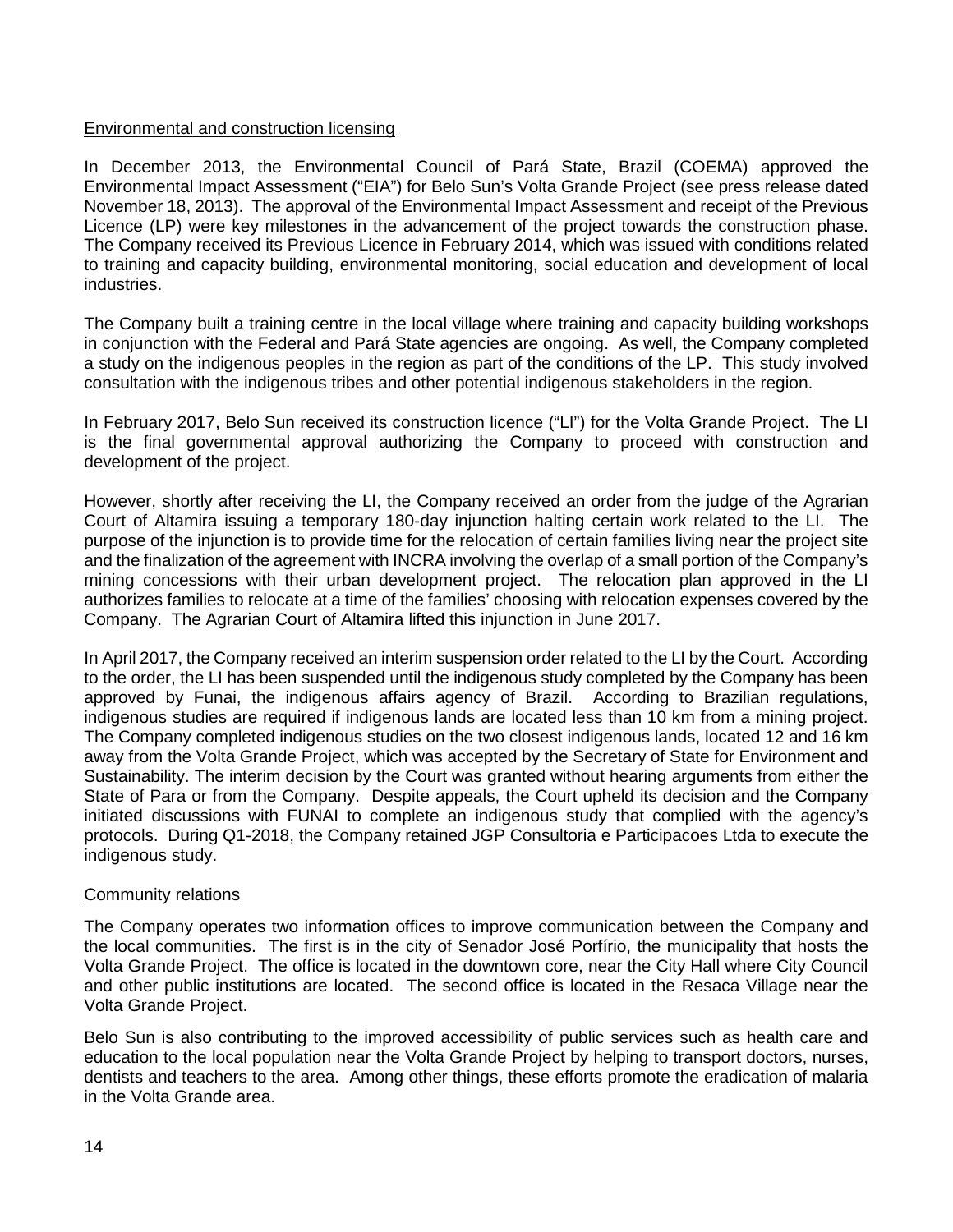## **Off Balance Sheet Arrangements**

The Company is not party to any off-balance sheet arrangements.

#### **Related Party Transactions**

During the three months ended March 31, 2019 and 2018, the Company entered into the following transactions in the ordinary course of business with related parties that are not subsidiaries of the Company.

|                                      | Purchases of goods/services |         |        |         |  |
|--------------------------------------|-----------------------------|---------|--------|---------|--|
|                                      | Three months ended          |         |        |         |  |
|                                      | March 31,                   |         |        |         |  |
|                                      | 2019<br>2018                |         |        |         |  |
| 2227929 Ontario Inc.                 |                             | 120,000 | \$.    | 120,000 |  |
| Forbes & Manhattan, Inc.             | 75,000                      |         | 75,000 |         |  |
| Directors' promissory notes interest | 72,129                      |         |        |         |  |

The Company shares office space with other companies who may have common officers and directors. The costs associated with the use of this space, including the provision of office equipment and supplies, are administered by 2227929 Ontario Inc. to whom the Company pays a monthly fee of \$40,000. 2227929 Ontario Inc. does not have any officers or directors in common with the Company.

Mr. Stan Bharti, a director of the Company, is the Executive Chairman of Forbes & Manhattan, Inc., a corporation that provides strategic planning and business development services to the Company. Forbes & Manhattan, Inc. charges a monthly consulting fee of \$25,000.

The Company and Troilus Gold Corp. ("Troilus") share common directors and officers, including Mr. Peter Tagliamonte, Mr. Bruce Humphrey, Mr. Denis Arsenault and Mr. Ian Pritchard. In January 2019, the Company purchased 3,000,000 common shares of Troilus Gold Corp. for \$1,929,620, including commissions, an average price per share of \$0.643. In February, 2019, the Company sold these shares at an average price of \$0.659 per share including commissions. A gain of \$48,599 was recognized with respect to this disposition of shares.

The following balances included in the Company's accounts were outstanding at the end of the reporting period:

|                                       | Amounts owed by related<br>parties<br>31-Dec-18<br>31-Mar-19 |                          |    | Amounts owed to related<br>parties |    |           |
|---------------------------------------|--------------------------------------------------------------|--------------------------|----|------------------------------------|----|-----------|
|                                       |                                                              |                          |    | 31-Mar-19                          |    | 31-Dec-18 |
| Directors and officers of the Company | \$10,352,510                                                 | \$10,280,381             | \$ | 60.670                             | -S | 56,882    |
| 2227929 Ontario Inc.                  |                                                              |                          |    | -                                  |    | 17.871    |
| Forbes & Manhattan, Inc.              | $\overline{\phantom{0}}$                                     | $\overline{\phantom{a}}$ |    | 13.560                             |    | 12,000    |
| Troilus Gold Corp                     | -                                                            | $\overline{\phantom{a}}$ |    | $\,$                               |    | 1.743     |

Amounts owed by related parties reflect the promissory notes entered into with directors of the Company in April 2018 plus accrued interest.

The amounts outstanding are unsecured and will be settled in cash. No guarantees have been given or received. No expense has been recognized in the current or prior periods for bad or doubtful debts in respect of the amounts owed by related parties.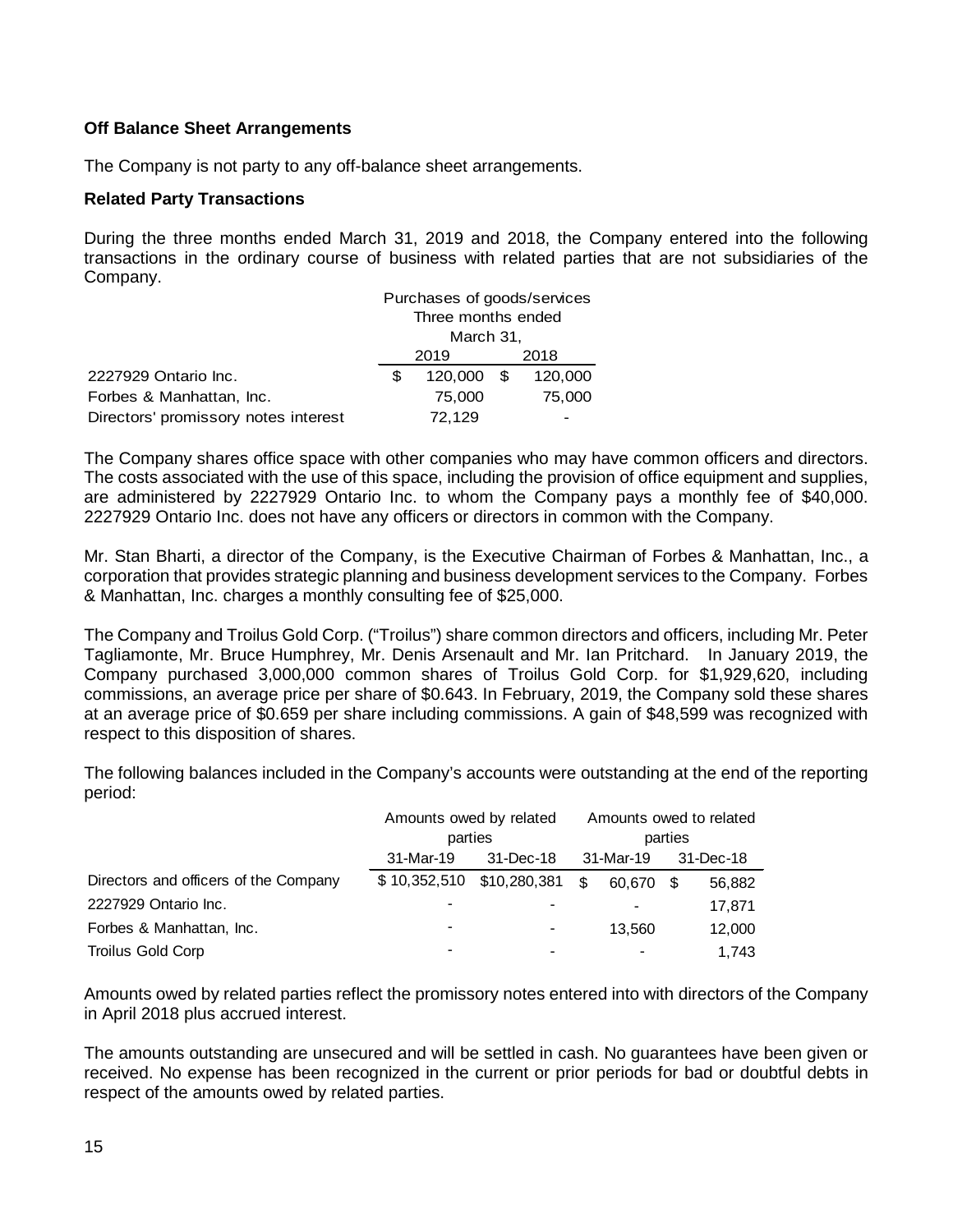## *Compensation of key management personnel of the Company*

The remuneration of directors and other members of key management personnel during the period were as follows:

|                      |              | Three months ended |        |           |  |
|----------------------|--------------|--------------------|--------|-----------|--|
|                      | March 31,    |                    |        |           |  |
|                      | 2018<br>2019 |                    |        |           |  |
| Short-term benefits  |              | 568.247            |        | 543,250   |  |
| Share-based payments |              |                    | 98.498 |           |  |
| DSU expense          |              | 129,679            |        | (286,280) |  |
|                      |              | 355,468            |        |           |  |

In accordance with IAS 24 Related Party Disclosures, key management personnel are those persons having authority and responsibility for planning, directing and controlling the activities of the Company, directly or indirectly, including any directors (executive and non-executive) of the Company.

The remuneration of directors and key executives is determined by the compensation committee having regard to the performance of individuals and market trends.

More detailed information regarding the compensation of officers and directors of the Company is disclosed in the management information circular. The most recent management information circular is available under profile of the Company on SEDAR at [www.sedar.com.](http://www.sedar.com/)

#### **Financial Instruments and Other Instruments**

The carrying value of cash and cash equivalents, prepaid expenses, sundry receivable and accounts payable approximate their fair values due to the short maturity of those instruments.

The Company's risk exposures and their impacts on the Company's financial instruments are summarized below. There have been no significant changes in the risks, objectives, policies and procedures for managing risk during the three months ended March 31, 2019.

#### Credit risk

Credit risk arises from the non-performance by counterparties of contractual financial obligations. The Company's primary counterparties related to its cash and cash equivalents and term investment carry an investment grade rating as assessed by external rating agencies. The Company maintains all of its cash and cash equivalents and term investment with major Canadian and Brazilian financial institutions. Deposits held with these institutions may exceed the amount of insurance provided on such deposits. The Company's promissory notes are held by directors of the Company.

The Company's maximum exposure to credit risk at the balance sheet date is the carrying value of cash and cash equivalents, term investment and sundry receivables.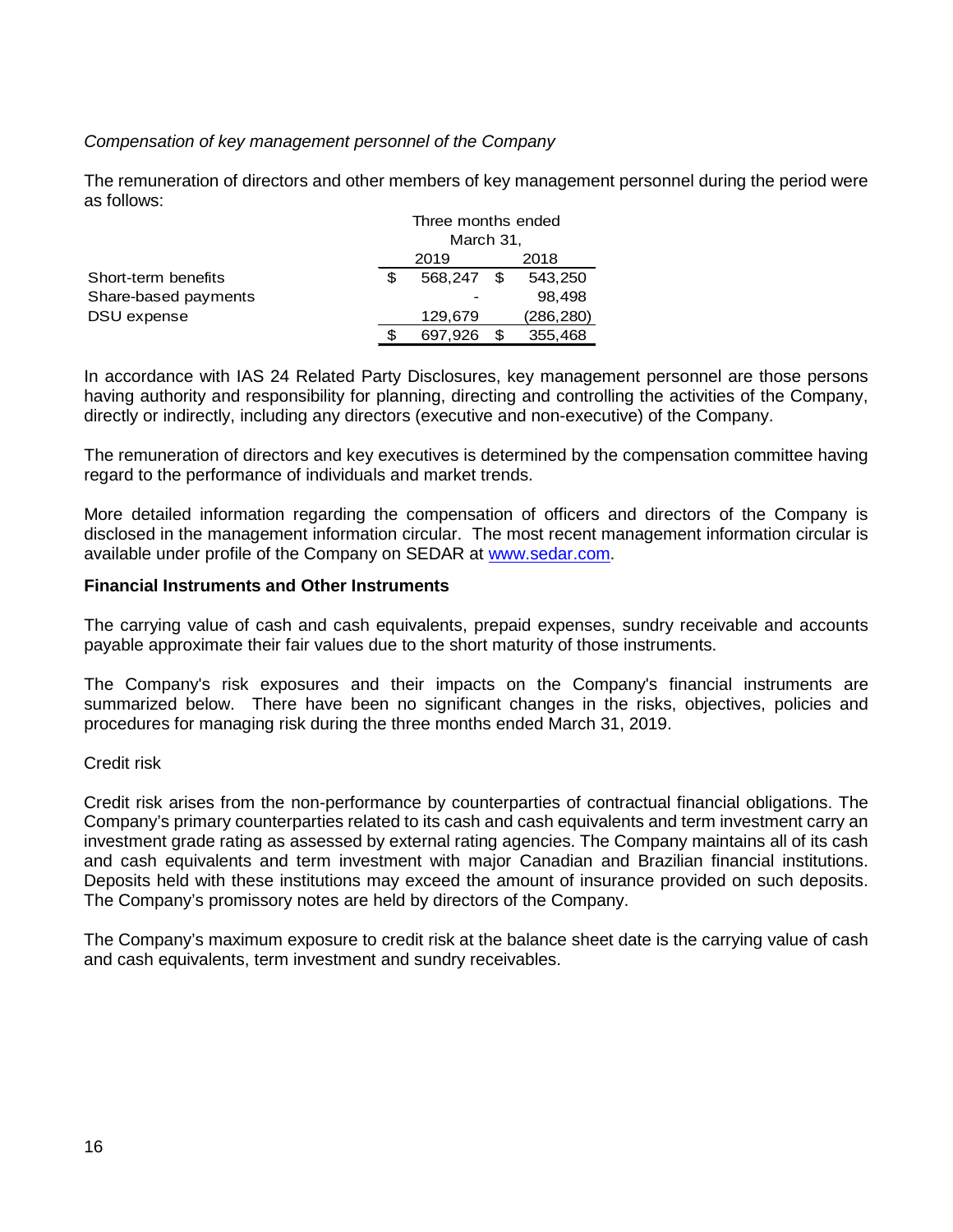## Liquidity risk

Liquidity risk is the risk that the Company may be unable to meet short-term financial obligations. The Company manages liquidity risk by maintaining adequate cash and cash equivalent balances. The Company continuously monitors and reviews both actual and forecasted cash flows, and also matches the maturity profile of financial assets and liabilities.

As at March 31, 2019, the Company had current assets of \$33,700,339 to settle current liabilities of \$4,249,802. Approximately \$3,430,000 of the Company's financial liabilities as at March 31, 2019 have contractual maturities of less than 30 days and are subject to normal trade terms. Of this amount, approximately \$2,100,000 has been payable for over 180 days.

#### Market risk

## (a) Interest rate risk

Interest rate risk is the risk that an investment's value will change due to a change in the level of interest rates. The Company's cash and cash equivalents are subject to interest rate cash flow risk as they carry variable rates of interest. The Company's interest rate risk management policy is to purchase highly liquid investments with a term to maturity of one year or less on the date of purchase.

Based on cash and cash equivalent balances on hand at March 31, 2019, a 0.1% change in interest rates could result in a corresponding change in net loss of approximately \$33,000 (December 31, 2018 - \$35,000).

## Currency Risk

As the Company operates on an international basis, foreign exchange risk exposures arise from transactions and balances denominated in foreign currencies. The Company's foreign currency risk arises primarily with respect to the United States dollar and Brazilian Real. Fluctuations in the exchange rates between these currencies and the Canadian dollar could have a material effect on the Company's business, financial condition and results of operations. The Company does not engage in any hedging activity to mitigate this risk.

A strengthening of \$0.01 in the United States dollar against the Brazilian Real would have increased net loss by approximately \$95,000 for the three months ended March 31, 2019 (March 31, 2018 - \$91,000). A strengthening of \$0.01 in the Canadian dollar against the United States dollar would have decreased other comprehensive income by approximately \$24,000 for the y three months ended March 31, 2019 (March 31, 2018 - \$27,000).

As at March 31, 2019 the monetary balances in non-Canadian dollar currencies are as follows:

|                                          |     | <b>Brazilian</b> | <b>United States</b> |
|------------------------------------------|-----|------------------|----------------------|
|                                          |     | Reais            | Dollar               |
| Cash                                     | R\$ | 419,148          | \$                   |
| Accounts receivable and prepaid expenses |     | 192,699          |                      |
| Long term investment                     |     | 1,751,550        |                      |
| Accounts payable                         |     | (11, 569, 326)   |                      |
| Leases                                   |     | (271, 819)       |                      |
|                                          | R\$ | (9, 477, 748)    | \$                   |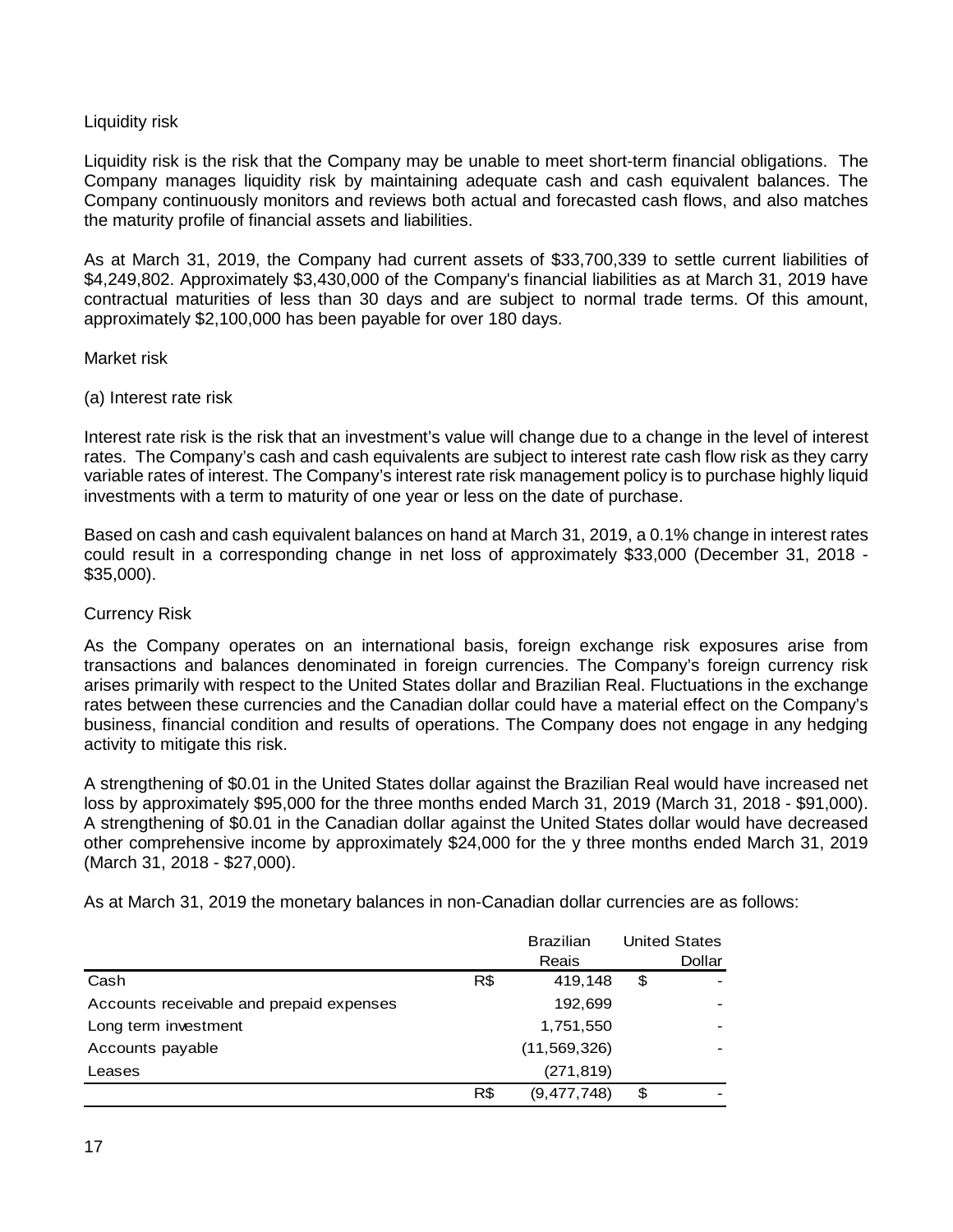## **Outstanding Share Data**

Authorized unlimited common shares without par value – 442,631,915 are issued and outstanding as at May 14, 2019.

Authorized unlimited special shares – zero outstanding.

Stock options outstanding as at May 14, 2019 are as follows:

| Number of stock options | Exercise |       |             |
|-------------------------|----------|-------|-------------|
| outstanding             |          | price | Expiry date |
| 4,955,000               | \$       | 0.12  | 19-Nov-19   |
| 6,890,000               | \$       | 0.22  | 6-Apr-20    |
| 550,000                 | \$       | 0.22  | 8-Jun-20    |
| 4,690,333               | \$       | 0.85  | 14-Nov-21   |
| 250,000                 | \$       | 0.23  | 15-Jun-23   |
| 17,335,333              | \$       | 0.36  |             |

As at May 14 2019, there were 17,360,750 DSU's outstanding, of which 16,078,916 have vested at May 14, 2019.

#### **Risks and Uncertainties**

The operations of the Company are speculative due to the high-risk nature of its business, which are the acquisition, financing, exploration and development of mining properties. These risk factors could materially affect the Company's future operating results and could cause actual events to differ materially from those described in forward–looking information relating to the Company. Please refer to the Company's Annual Information Form for the year ended December 31, 2018 filed on SEDAR on March 29, 2019 for a full description of the Company's risks in addition to those highlighted below.

#### Nature of Mining, Mineral Exploration and Development Projects

Development projects have no operating history upon which to base estimates of future capital and operating costs. For development projects, mineral resource estimates and estimates of operating costs are, to a large extent, based upon the interpretation of geologic data obtained from drill holes and other sampling techniques, and feasibility studies, which derive estimates of capital and operating costs based upon anticipated tonnage and grades of ore to be mined and processed, ground conditions, the configuration of the mineral deposit, expected recovery rates of minerals from ore, estimated operating costs, and other factors. As a result, actual production, cash operating costs and economic returns could differ significantly from those estimated. It is not unusual for new mining operations to experience problems during the start-up phase, and delays in the commencement of production often can occur.

Mineral exploration is highly speculative in nature. There is no assurance that exploration efforts will be successful. Even when mineralization is discovered, it may take several years until production is possible, during which time the economic feasibility of production may change. Substantial expenditures are required to establish measured, indicated and inferred mineral resources through drilling. Upon completion of a feasibility study, with an accompanying economic analysis, proven and probable mineral reserves may be estimated. Because of these uncertainties, no assurance can be given that exploration programs will result in the expansion of mineral resources or the establishment of mineral reserves. There is no certainty that the expenditures made towards the search and evaluation of mineral deposits will result in discoveries or development of commercial quantities of ore.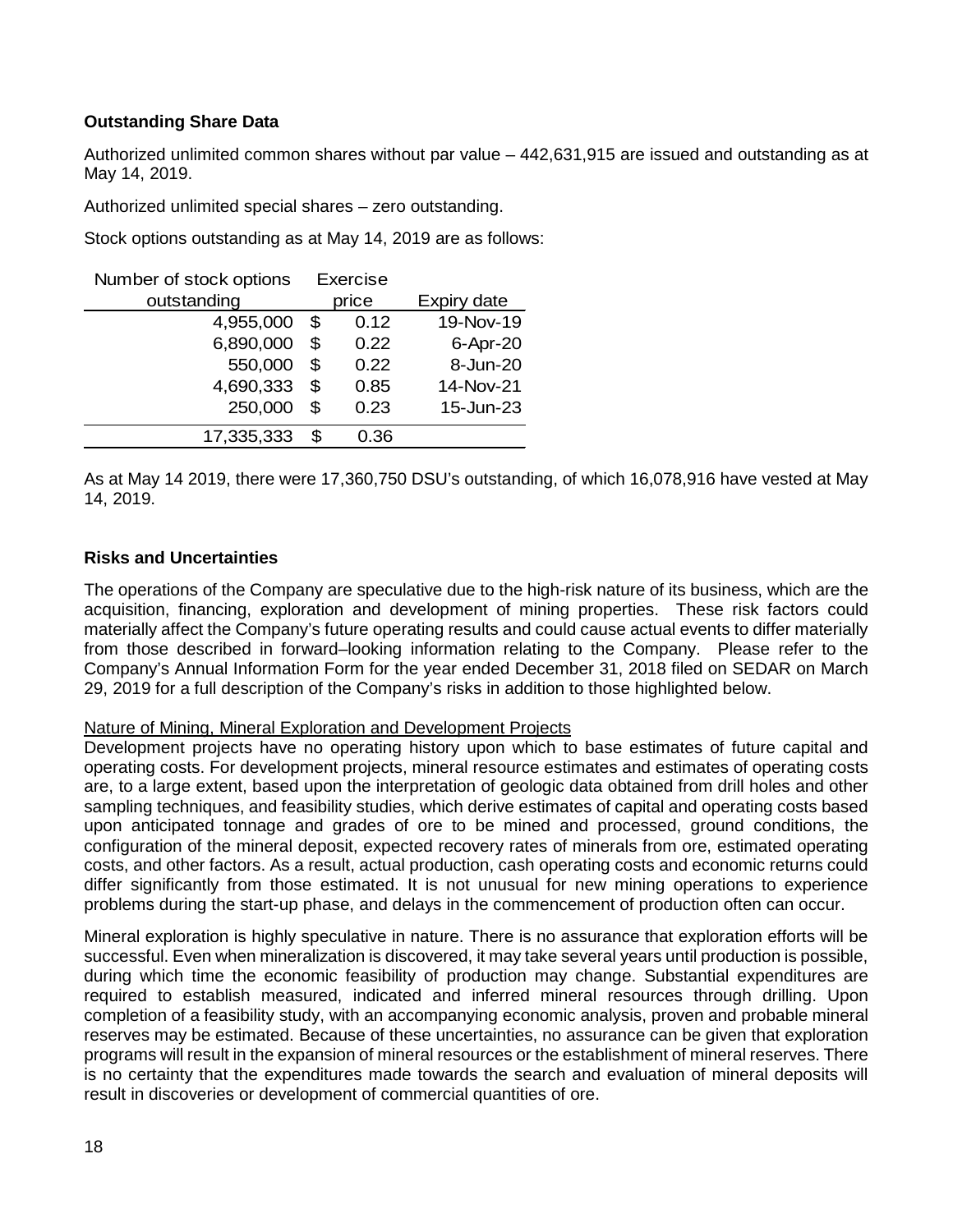Mine development capital cost estimates are vulnerable to market forces, cost escalations and reductions, exchange rate fluctuations and supplier price changes. These factors can affect capital cost estimates.

#### Mineral Resource and Mineral Reserve Estimates May be Inaccurate

There are numerous uncertainties inherent in estimating mineral resources and reserves, including many factors beyond the control of the Corporation. Such estimates are a subjective process, and the accuracy of any mineral resource or reserve estimate is a function of the quantity and quality of available data and of the assumptions made and judgments used in geological interpretation. These amounts are estimates only and the actual level of recovery of minerals from such deposits may be different. Differences between management's assumptions, including economic assumptions such as metal prices, market conditions and actual events could have a material adverse effect on the Corporation's mineral resource and reserve estimates, financial position and results of operations.

#### Uncertainty Relating to Mineral Resources

Mineral resources that are not mineral reserves do not have demonstrated economic viability. Due to the uncertainty that may attach to mineral resources, there is no assurance that mineral resources will be upgraded to mineral reserves.

#### Foreign Operations

At present, the mineral properties of Belo Sun are located in Brazil. As a result, the operations of the Corporation are exposed to various levels of political, economic and other risks and uncertainties associated with operating in a foreign jurisdiction. These risks and uncertainties include, but are not limited to, currency exchange rates; price controls; import or export controls; currency remittance; high rates of inflation; labour unrest; renegotiation or nullification of existing permits, applications and contracts; tax disputes; changes in tax policies; restrictions on foreign exchange; changing political conditions; community relations; currency controls; and governmental regulations that may require the awarding of contracts of local contractors or require foreign contractors to employ citizens of, or purchase supplies from, a particular jurisdiction. Changes, if any, in mining or investment policies or shifts in political attitudes in Brazil or other countries in which Belo Sun may conduct business, may adversely affect the operations of the Corporation. The Corporation may become subject to local political unrest or poor community relations that could have a debilitating impact on operations and, at its extreme, could result in damage and injury to personnel and site infrastructure.

Failure to comply with applicable laws and regulations may result in enforcement actions and include corrective measures requiring capital expenditures, installing of additional equipment or remedial actions. Parties engaged in mining operations may be required to compensate those suffering loss or damage by reason of mining activities and may have civil or criminal fines or penalties imposed for violations of applicable laws or regulations.

#### Licences and Permits, Laws and Regulations

The Corporation's exploration and development activities, including mine, mill and infrastructure facilities, require permits and approvals from various government authorities, and are subject to extensive federal, state and local laws and regulations governing prospecting, development, production, transportation, exports, taxes, labour standards, occupational health and safety, mine safety and other matters. Such laws and regulations are subject to change, can become more stringent and compliance can therefore become more time consuming and costly. In addition, the Corporation may be required to compensate those suffering loss or damage by reason of its activities. There can be no assurance that the Corporation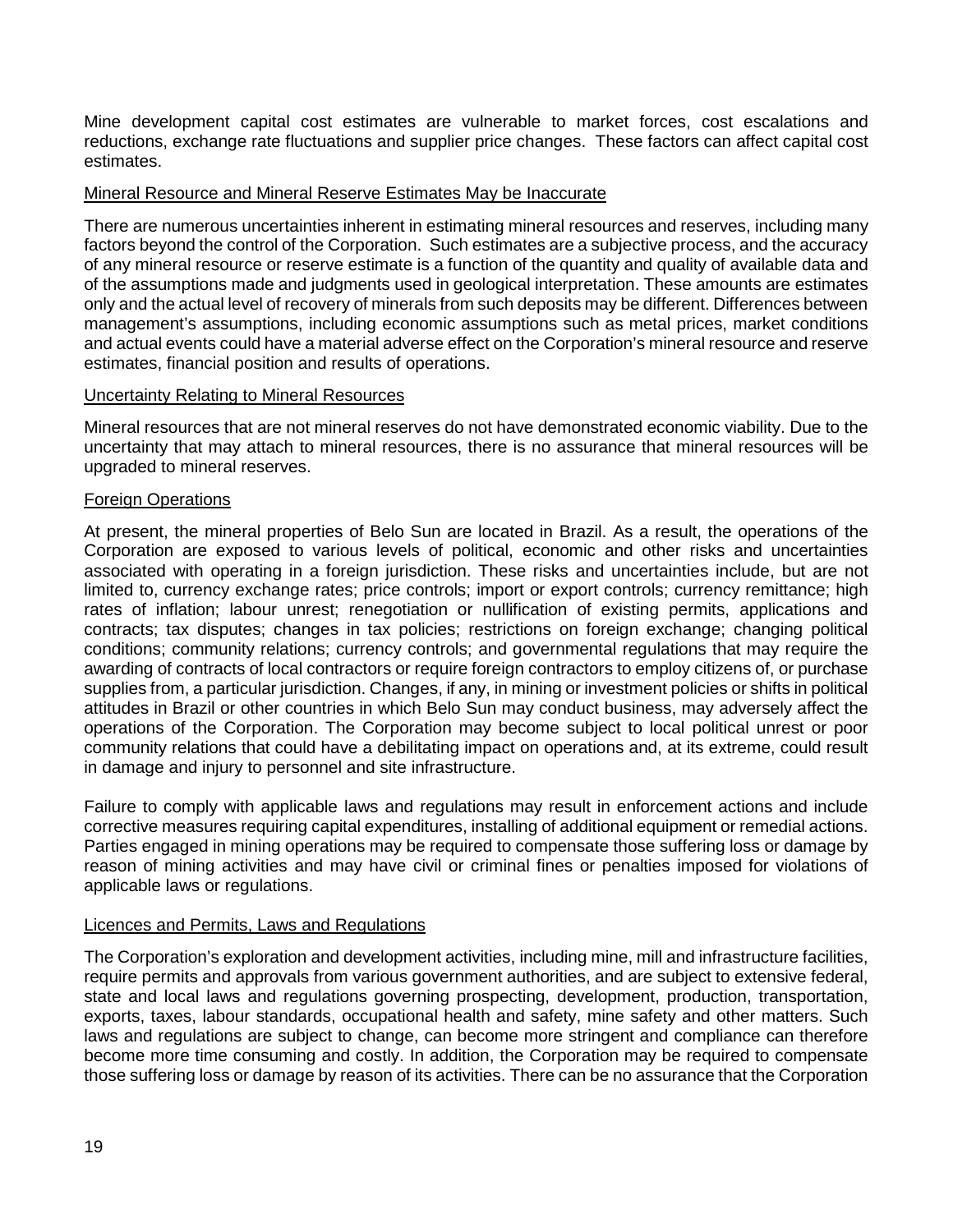will be able to maintain or obtain all necessary licences, permits and approvals that may be required to explore and develop its properties, commence construction or to operate its mining facilities.

The costs and potential delays associated with obtaining or maintaining the necessary authorizations and licences and complying with these authorizations, licences and applicable laws and regulations could stop or materially delay or restrict the Corporation from proceeding with the development of the Volta Grande Gold Project. The recent litigation process with the Agrarian Court of Altamira, and other claims and injunctions brought against the Corporation are examples of legal claims that affect, and may continue to affect, the Volta Grande Gold Project. Any failure to comply with applicable laws, regulations, authorizations or licences, even if inadvertent, could result in interruption or termination of exploration, development or mining operations or logistics operations, or material fines, penalties or other liabilities that could have a material adverse effect on the Corporation's business, reputation, properties, results of operations, financial condition, prospects or community relations. Claims, lawsuits and injunctions may be brought by parties looking to prevent the Corporation from advancing its projects. The Corporation can make no assurance that it will be able to maintain or obtain all of the required mineral licences and authorizations on a timely basis, if at all. There is no assurance that it will obtain the corresponding mining concessions, or that if they are granted, that the process will not be heavily contested and thus costly and time consuming to the Corporation. In addition, it may not obtain one or more licences. Any such failure may have a material adverse effect on the Corporation's business, results of operations and financial condition.

#### **Environmental**

The Company's activities are subject to extensive federal, state and local laws and regulations governing environmental protection and employee health and safety. Environmental legislation is evolving in a manner that is creating stricter standards, while enforcement, fines and penalties for non-compliance are more stringent. The cost of compliance with changes in governmental regulations has the potential to reduce the profitability of operations. Furthermore, any failure to comply fully with all applicable laws and regulations could have significant adverse effects on the Company, including the suspension or cessation of operations.

The current and future operations of the Corporation, including development and mining activities, are subject to extensive federal, state and local laws and regulations governing environmental protection, including protection and remediation of the environment and other matters. Activities at the Corporation's properties may give rise to environmental damage and create liability for the Corporation for any such damage or any violation of applicable environmental laws. To the extent the Corporation is subject to environmental liabilities, the payment of such liabilities or the costs that the Corporation may incur to remedy environmental pollution would reduce otherwise available funds and could have a material adverse effect on the Corporation. If the Corporation is unable to fully remedy an environmental problem, it might be required to suspend operations or enter into interim compliance measures pending completion of the required remedy. The potential exposure may be significant and could have a material adverse effect. The Corporation intends to minimize risks by taking steps to ensure compliance with environmental, health and safety laws and regulations and operating to applicable environmental standards.

Many of the local, state and federal environmental laws and regulations require the Corporation to obtain licences for its activities. The Corporation must update and review its licences from time to time, and is subject to environmental impact analyses and public review processes prior to approval of new activities. In particular, the Corporation's mineral project is located in the Volta Grande do Xingu region, in the area proximal to the Belo Monte hydroelectric plant, on the Xingu River, which is one of the Amazon's most important rivers. Due to the existence of communities of indigenous peoples and the region's biodiversity,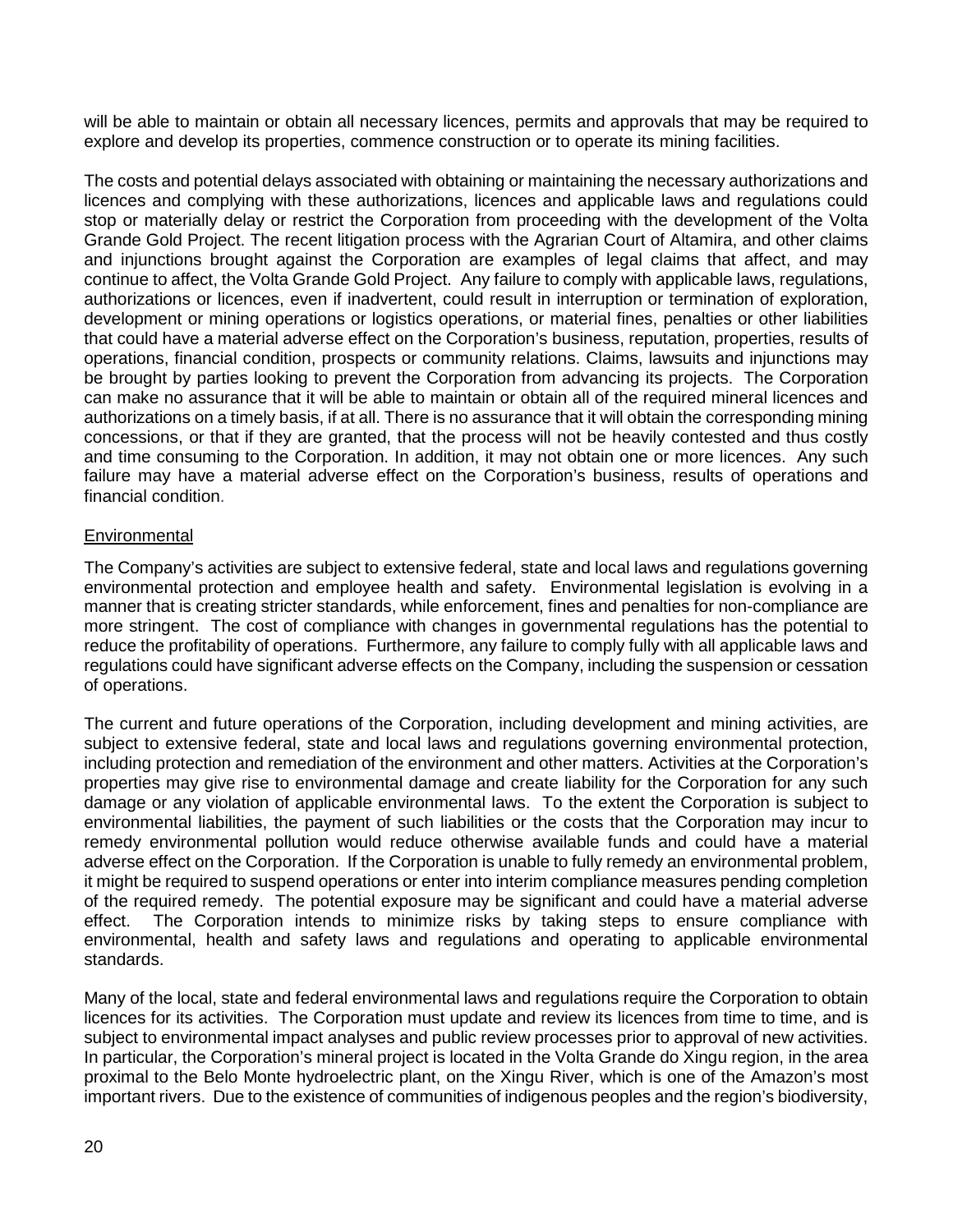the environmental licensing process of the Belo Monte dam has attracted a great deal of attention from the local communities, non-governmental organizations, the Federal Public Prosecutor Office, the Brazilian Institute of Environment and Renewable Natural Resources, and other Brazilian and foreign institutions. Therefore, environmental licensing of the Volta Grande Project and relations with local communities may be more challenging and time consuming and subject to greater scrutiny as compared to the environmental licensing process and community and social relations for other mineral projects conducted in Brazil. Belo Sun can make no assurance that it will be able to maintain or obtain all of the required environmental and social licences on a timely basis, if at all.

In addition, it is possible that future changes in applicable laws, regulations and authorizations or changes in enforcement or regulatory interpretation could have a significant impact on the Corporation's activities. Those risks include, but are not limited to, the risk that regulatory authorities may increase bonding requirements beyond the Corporation's or its subsidiaries' financial capabilities. Developments elsewhere in the Brazilian mining industry or in relation to Brazilian mining legislation may add to regulatory processes and requirements, including additional scrutiny of all current permitting applications.

#### Liquidity Concerns and Future Financings

The Corporation will require significant capital and operating expenditures in connection with the development of the Volta Grande Project. There can be no assurance that the Corporation will be successful in obtaining the required financing as and when needed. Volatile markets may make it difficult or impossible for the Corporation to obtain debt or equity financing on favourable terms, if at all. Failure to obtain additional financing on a timely basis may cause the Corporation to postpone or slow down its development plans, forfeit rights in some or all of the Corporation's properties or reduce or terminate some or all of its activities. In the event that the Corporation completes an equity financing, such financing could be extremely dilutive to current shareholders who invested in the Corporation at higher share prices and dilutive as compared to the Corporation's estimated net asset value per share and mineral resource or reserve ounces per share.

#### Title to Properties

The acquisition of title to resource properties is a very detailed and time-consuming process. The Corporation holds its interest in its properties indirectly through exploration permits and exploration applications. Title to, and the area of, the permits may be disputed or applications may lapse. There is no guarantee that such title will not be challenged or impaired. There may be challenges to the title of the properties in which the Corporation may have an interest, which, if successful, could result in the loss or reduction of the Corporation's interest in the properties. There are garimpeiros (informal miners) operating within the Corporation's property, and there may be issues and difficulties that could arise, including title disputes and the risk of the garimpeiros encroaching onto active areas of the Volta Grande Project.

The Corporation may need to acquire title to additional surface rights and property interests to further exploration and development activities. There can be no assurances that the Corporation will be able to acquire such additional surface rights. To the extent additional surface rights are available, they may only be acquired at significantly increased prices, potentially adversely affecting financial performance of the Corporation.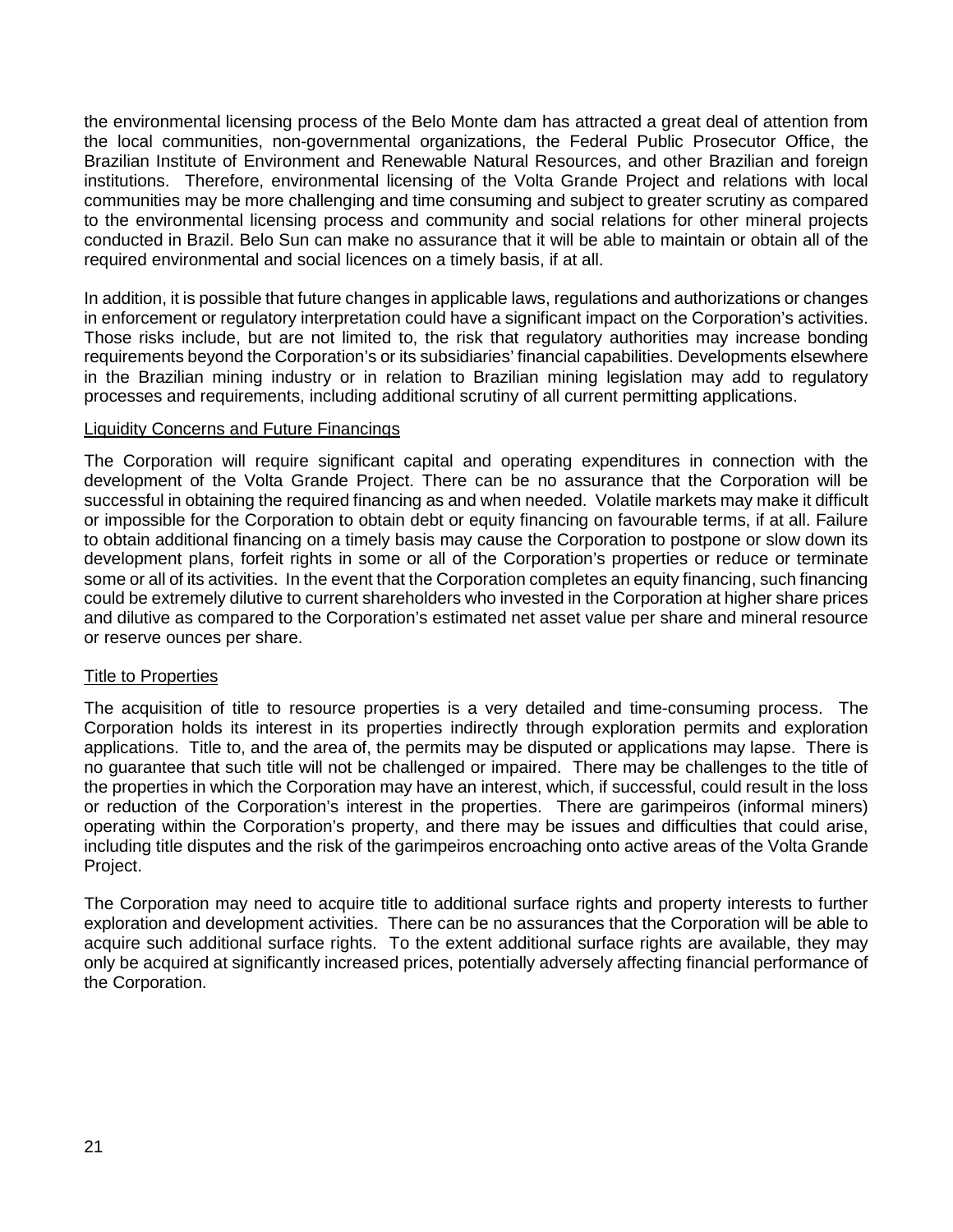#### Project Development Costs

The Company plans to continue to develop its Volta Grande Project. There can be no assurance that this project will be fully developed in accordance with the Company's current plans or completed on time or to budget, or at all.

## **Litigation**

Belo Sun has entered into legal binding agreements with various third parties on a consulting and partnership basis. The rights and obligations that arise from such agreements are open to interpretation and Belo Sun may disagree with the position taken by the various other parties resulting in a dispute that could potentially initiate litigation and cause Belo Sun to incur legal costs in the future. Given the speculative and unpredictable nature of litigation, the outcome of any future disputes could have a material adverse effect on Belo Sun.

#### Dependence on Key Personnel

The success of the Company is dependent upon the efforts and abilities of its senior management and board of directors. The loss of any member of the management team or board of directors could have a material adverse effect upon the business and prospects of the Company. In such event, the Company will seek satisfactory replacements but there can be no guarantee that appropriate personnel will be found.

#### Conflicts of Interest

Certain of the directors and officers of the Company may serve from time to time as directors, officers, promoters and members of management of other companies involved in mining or natural resource exploration and development and therefore it is possible that a conflict may arise between their duties as a director or officers of the Company and their duties as a director, officer, promoter or member of management of such other companies.

The directors and officers of the Company are aware of the existence of laws governing accountability of directors and officers for corporate opportunity and requiring disclosures by directors of conflicts of interest and the Company will rely upon such laws in respect of any directors' and officers' conflicts of interest or in respect of any breaches of duty by any of its directors or officers. All such conflicts will be disclosed by such directors or officers in accordance with applicable laws and the directors and officers will govern themselves in respect thereof to the best of their ability in accordance with the obligations imposed upon them by law.

#### **Disclosure Controls and Procedures**

Management of the Company is responsible for establishing and maintaining disclosure controls and procedures. Management has designed such disclosure controls and procedures, or caused them to be designed under its supervision, to provide reasonable assurance that material information relating to the Company, including its consolidated subsidiaries, is made known to the Chief Executive Officer and the Chief Financial Officer by others within those entities.

The CEO and CFO have evaluated (or caused to be evaluated under their supervision) the effectiveness of the Company's disclosure controls and procedures as at March 31, 2019. Based upon the results of that evaluation, the CEO and CFO have concluded that as at March 31, 2019, the Company's disclosure controls and procedures were effective.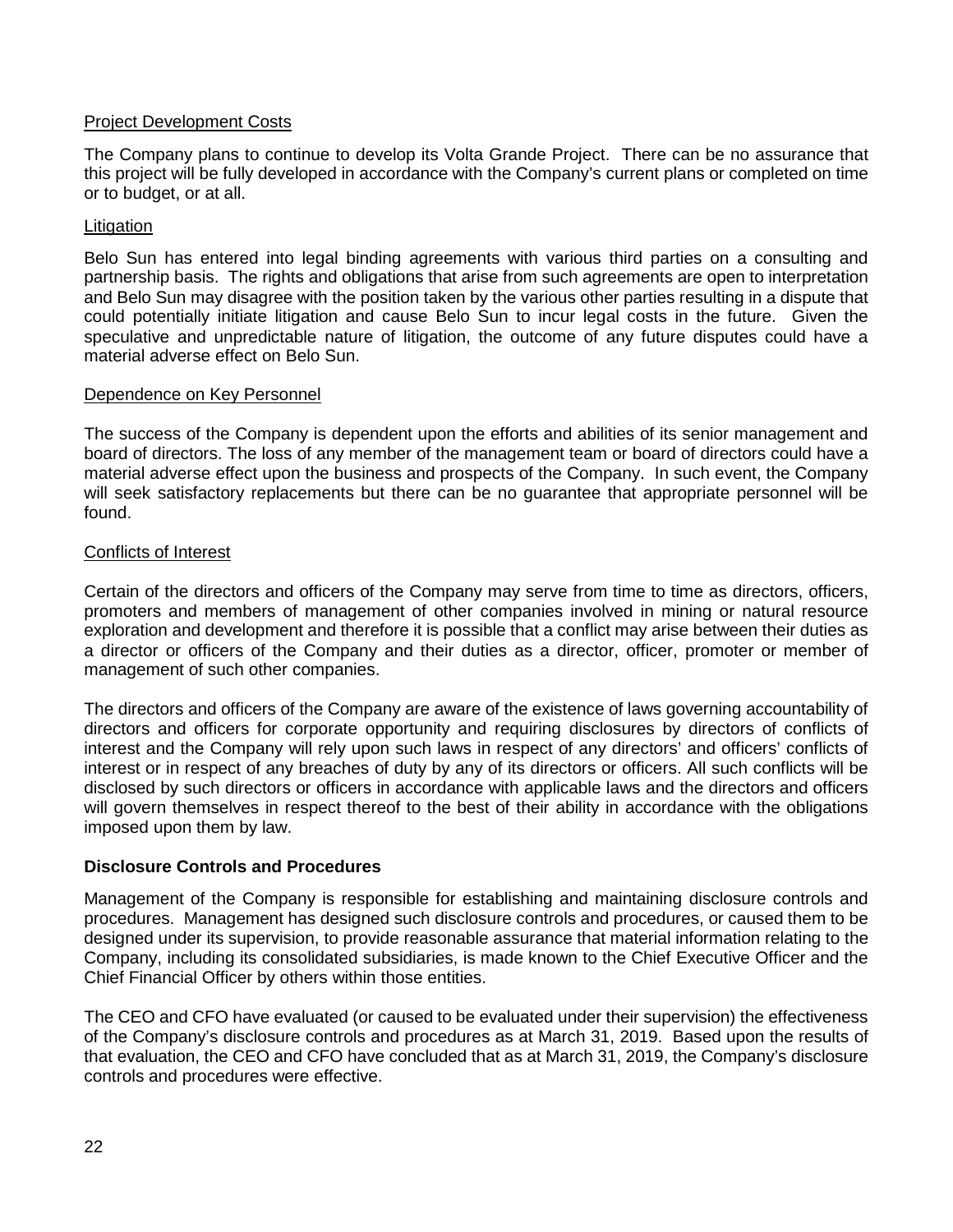#### Internal Control Over Financial Reporting

Management, including the CEO and CFO, is responsible for establishing and maintaining adequate internal control over financial reporting. Under their supervision, the Company's internal control over financial reporting is a process designed to provide reasonable assurance regarding the reliability of financial reporting and the preparation of financial statements for external purposes in accordance with IFRS. The Company's internal control over financial reporting includes policies and procedures that:

▪ Pertain to the maintenance of records that, in reasonable detail, accurately and fairly reflect the transactions, acquisitions and dispositions of the assets of the Company;

▪ Provide reasonable assurance regarding the prevention or timely detection of unauthorized acquisition, use or disposition of the Company's assets that could have a material effect on the annual or interim financial statements.

Management used the criteria set forth by the Committee of Sponsoring Organizations of the Treadway Commission on Internal Control (COSO - 1992) Framework to design the Company's internal control over financial reporting.

The CEO and CFO have evaluated (or caused to be evaluated under their supervision) the Company's internal control over financial reporting as at March 31, 2019. Based on this assessment, the CEO and CFO have concluded that the Company's internal control over financial reporting was effective as at March 31, 2019.

There has been no change in the Company's internal control over financial reporting during the three months ended March 31, 2019 that has materially affected, or is reasonably likely to materially affect, the Company's internal control over financial reporting.

#### Limitations of Controls and Procedures

The Company's management, including the Chief Executive Officer and Chief Financial Officer, believe that disclosure controls and procedures and internal control over financial reporting, no matter how well conceived and operated, can provide only reasonable, not absolute, assurance that the objectives of the control system are met. Further, the design of a control system must reflect the fact that there are resource constraints, and the benefits of controls must be considered relative to their costs. Because of the inherent limitations in all control systems, they cannot provide absolute assurance that all control issues and instances of fraud, if any, within the Company have been prevented or detected. These inherent limitations include the realities that judgments in decision-making can be faulty, and that breakdowns can occur because of simple error or mistake. Additionally, controls can be circumvented by the individual acts of some persons, by collusion of two or more people, or by unauthorized override of the controls. The design of any control system also is based in part upon certain assumptions about the likelihood of future events, and there can be no assurance that any design will succeed in achieving its stated goals under all potential future conditions. Accordingly, because of the inherent limitations in a cost-effective control system, misstatements due to error or fraud may occur and not be detected.